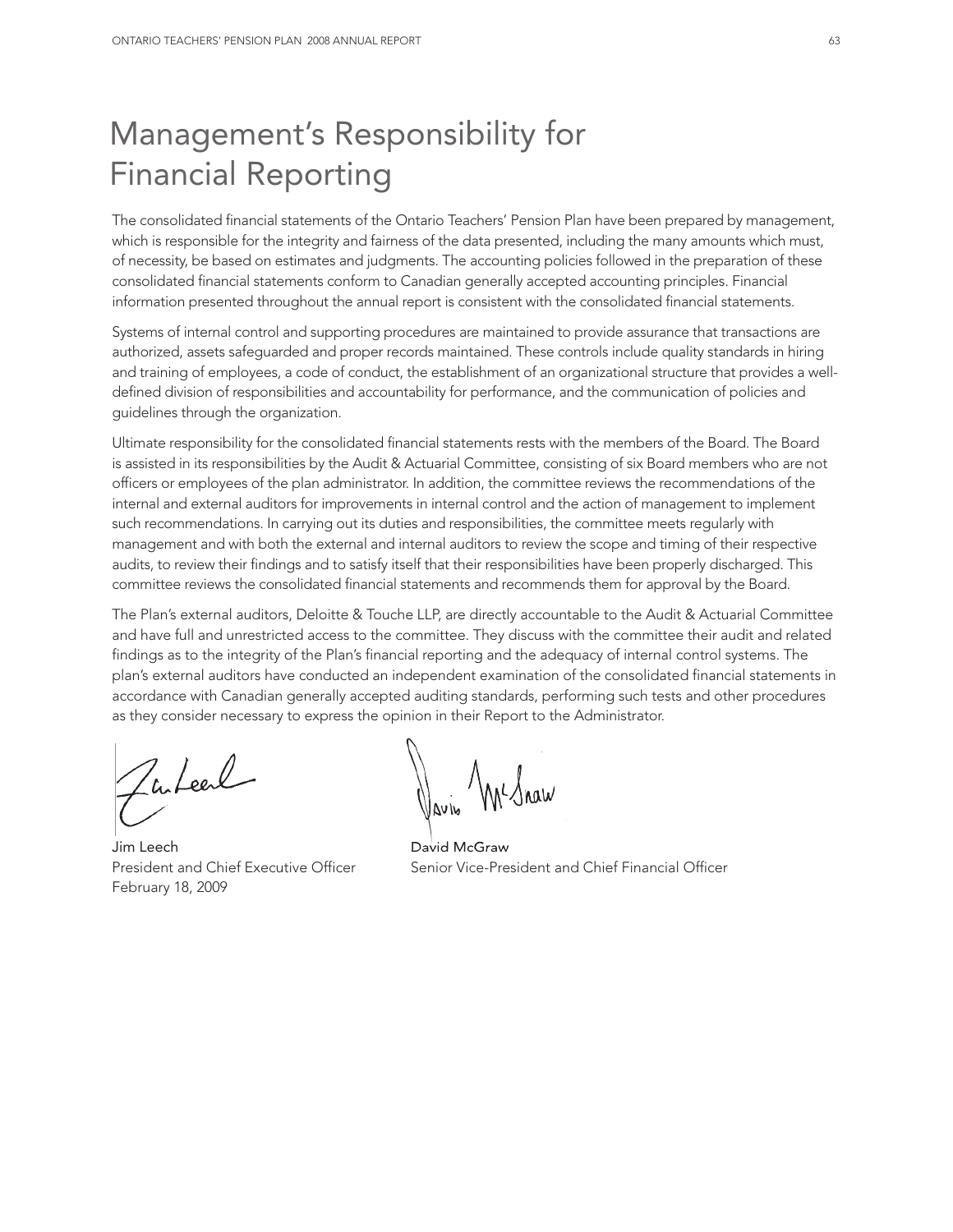# Auditors' Report to the Administrator

We have audited the consolidated statement of net assets available for benefits and accrued pension benefits and deficit of the Ontario Teachers' Pension Plan as at December 31, 2008 and the consolidated statements of changes in net assets available for benefits, changes in accrued pension benefits and changes in deficit for the year then ended. These consolidated financial statements are the responsibility of the Plan's Administrator. Our responsibility is to express an opinion on these consolidated financial statements based on our audit.

We conducted our audit in accordance with Canadian generally accepted auditing standards. Those standards require that we plan and perform an audit to obtain reasonable assurance whether the financial statements are free of material misstatement. An audit includes examining, on a test basis, evidence supporting the amounts and disclosures in the financial statements. An audit also includes assessing the accounting principles used and significant estimates made by management, as well as evaluating the overall financial statement presentation.

In our opinion, these consolidated financial statements present fairly, in all material respects, the net assets available for benefits and accrued pension benefits and deficit of the Plan as at December 31, 2008 and the changes in its net assets available for benefits, accrued pension benefits and deficit for the year then ended in accordance with Canadian generally accepted accounting principles.

Deloitte " Touche LLP

Chartered Accountants Licensed Public Accountants February 18, 2009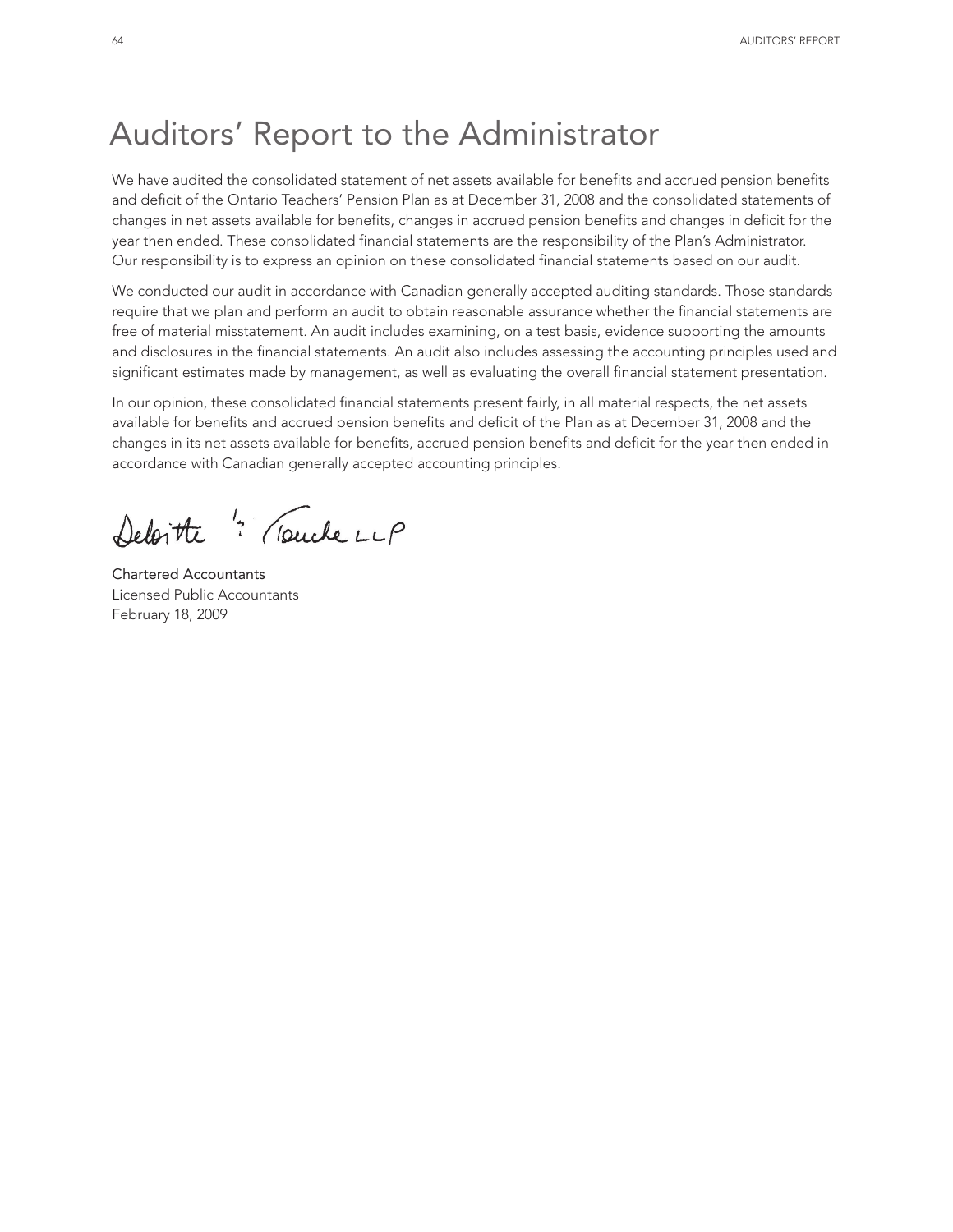# Actuaries' Opinion

Mercer (Canada) Limited was retained by the Ontario Teachers' Pension Plan Board (the "Board") to perform an actuarial valuation of the assets and the going concern liabilities of the Ontario Teachers' Pension Plan (the "Plan") as at December 31, 2008, for inclusion in the Plan's financial statements. As part of the valuation, we examined the Plan's recent experience with respect to the non-economic assumptions and presented our findings to the Board.

The valuation of the Plan's actuarial liabilities was based on:

- membership data provided by the Ontario Teachers' Pension Plan Board as at December 31, 2007;
- methods prescribed by Section 4100 of the Canadian Institute of Chartered Accountants' Handbook for pension plan financial statements;
- real and nominal interest rates on long term Canada bonds at the end of 2008;
- assumptions about future events (for example, future rates of inflation and future retirement rates) which have been communicated to us as the Board's best estimate of these events; and
- information obtained from the Ontario Ministry of Labour and other published data on negotiated wage settlements in the 2008/2009 to the 2011/2012 school years.

The objective of the financial statements is to fairly present the financial position of the Plan on December 31, 2008 as a going concern. This is different from the statutory valuation (the actuarial valuation required by the *Pension Benefits Act (Ontario)*), which establishes a prudent level for future contributions.

While the actuarial assumptions used to estimate liabilities for the Plan's financial statements represent the Board's best estimate of future events and market conditions at the end of 2008, and while in our opinion these assumptions are reasonable, the Plan's future experience will inevitably differ, perhaps significantly, from the actuarial assumptions. Any differences between the actuarial assumptions and future experience will emerge as gains or losses in future valuations, and will affect the financial position of the Plan, and the contributions required to fund it, at that time.

We have tested the data for reasonableness and consistency, and we believe it to be sufficient and reliable for the purposes of the valuation. We also believe that the methods employed in the valuation are appropriate for the purposes of the valuation, and that the assumptions used in the valuation are in accordance with accepted actuarial practice. Our opinions have been given, and our valuation has been performed, in accordance with accepted actuarial practice.

February 18, 2009

1/4 40

Lester J. Wong, F.C.I.A. **Malcolm P. Hamilton, F.C.I.A.**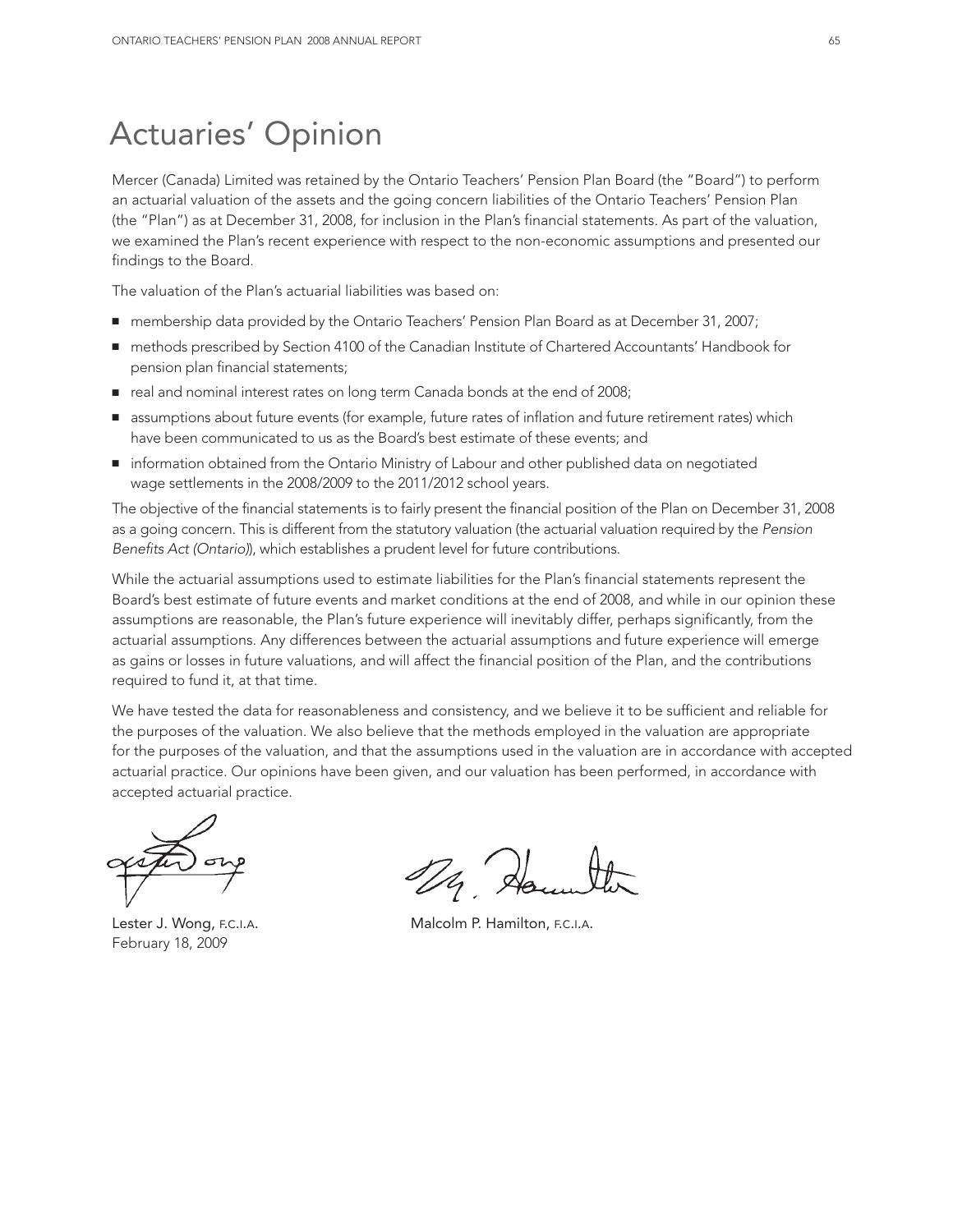## Consolidated statement of net assets available for benefits and accrued pension benefits and deficit

| as at December 31, 2008 (\$ millions)                | 2008      | 2007      |
|------------------------------------------------------|-----------|-----------|
| Net assets available for benefits                    |           |           |
| Assets                                               |           |           |
| Investments (note 2)                                 | \$132,045 | \$155,830 |
| Receivable from the Province of Ontario (note 3)     | 2,187     | 1,839     |
| Receivable from brokers                              | 182       | 245       |
| Cash                                                 | 186       | 88        |
| Fixed assets                                         | 33        | 24        |
|                                                      | 134,633   | 158,026   |
| Liabilities                                          |           |           |
| Investment-related liabilities (note 2)              | 46,944    | 47,829    |
| Due to brokers                                       | 88        | 1,390     |
| Accounts payable and accrued liabilities             | 168       | 261       |
|                                                      | 47,200    | 49,480    |
| Net assets available for benefits                    | 87,433    | 108,546   |
| Actuarial asset value adjustment (note 4)            | 19,524    | (3,629)   |
| Actuarial value of net assets available for benefits | \$106,957 | \$104,917 |
| Accrued pension benefits and deficit                 |           |           |
| Accrued pension benefits (note 5)                    | \$118,141 | \$115,459 |
| Deficit                                              | (11, 184) | (10, 542) |
| Accrued pension benefits and deficit                 | \$106,957 | \$104,917 |

On behalf of the Plan Administrator:

ferción

Chair **Board Member**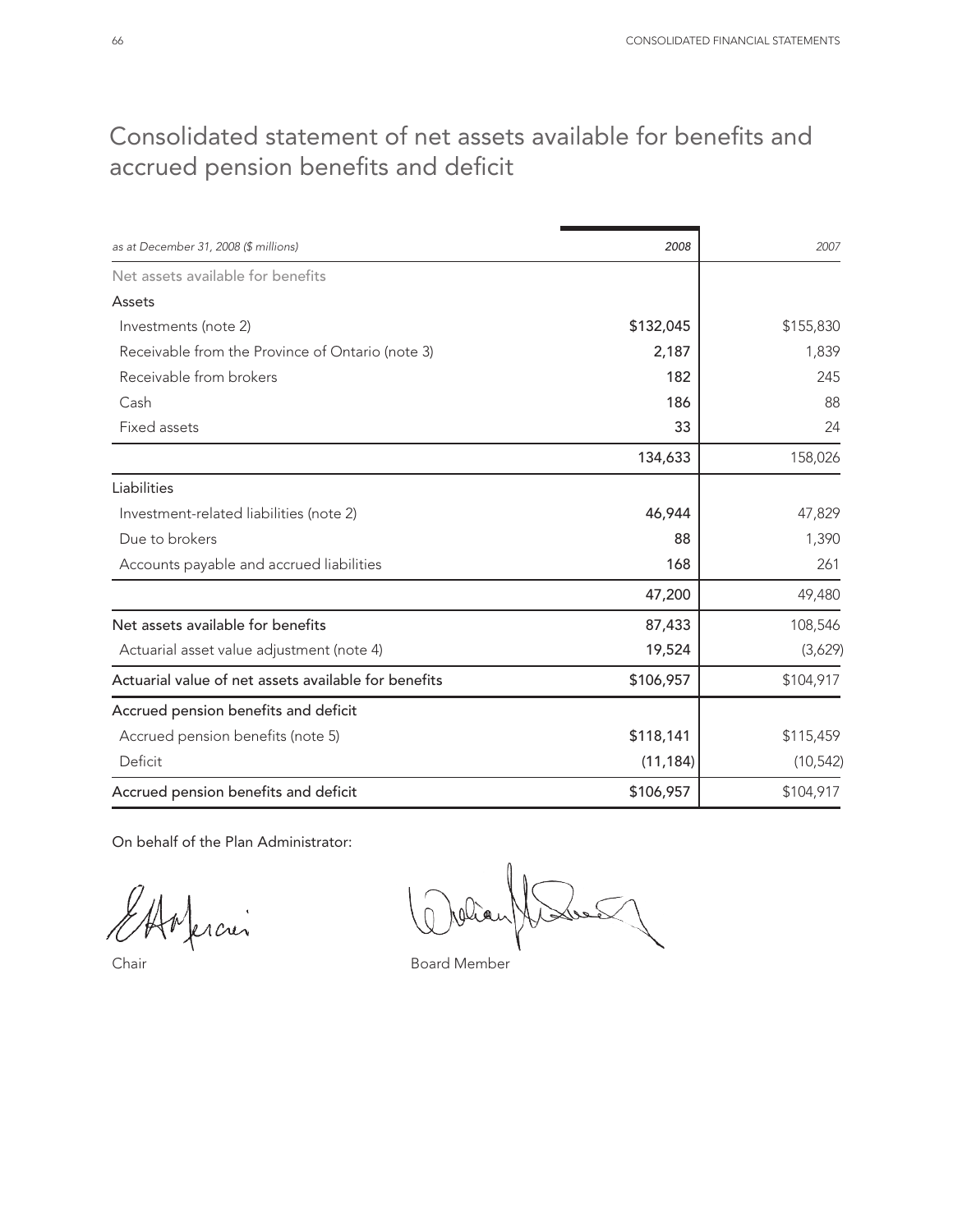## Consolidated statement of changes in net assets available for benefits

| for the year ended December 31, 2008 (\$ millions)       | 2008      | 2007      |
|----------------------------------------------------------|-----------|-----------|
| Net assets available for benefits, beginning of year     | \$108,546 | \$106,014 |
| Investment operations                                    |           |           |
| Investment (loss)/income (note 9)                        | (19,039)  | 4,678     |
| Administrative expenses – Investments (note 14a)         | (155)     | (229)     |
| Net investment operations                                | (19, 194) | 4,449     |
| Member service operations                                |           |           |
| Contributions (note 12)                                  | 2,311     | 2,138     |
| Benefits paid (note 13)                                  | (4, 195)  | (4,020)   |
| Administrative expenses – Member Services (note 14b)     | (35)      | (35)      |
| Net member service operations                            | (1,919)   | (1, 917)  |
| (Decrease)/increase in net assets available for benefits | (21, 113) | 2,532     |
| Net assets available for benefits, end of year           | \$87,433  | \$108,546 |

# Consolidated statement of changes in accrued pension benefits

| for the year ended December 31, 2008 (\$ millions) | 2008      | 2007      |
|----------------------------------------------------|-----------|-----------|
| Accrued pension benefits, beginning of year        | \$115,459 | \$110,496 |
| Increase in accrued pension benefits               |           |           |
| Interest on accrued pension benefits               | 5,352     | 5,177     |
| Benefits accrued                                   | 3,458     | 3,332     |
| Changes in actuarial assumptions (note 5a)         | (2, 319)  | 492       |
| Experience losses/(gains) (note 5c)                | 386       | (18)      |
|                                                    | 6,877     | 8,983     |
| Decrease in accrued pension benefits               |           |           |
| Benefits paid (note 13)                            | 4,195     | 4,020     |
| Net increase in accrued pension benefits           | 2,682     | 4,963     |
| Accrued pension benefits, end of year              | \$118,141 | \$115,459 |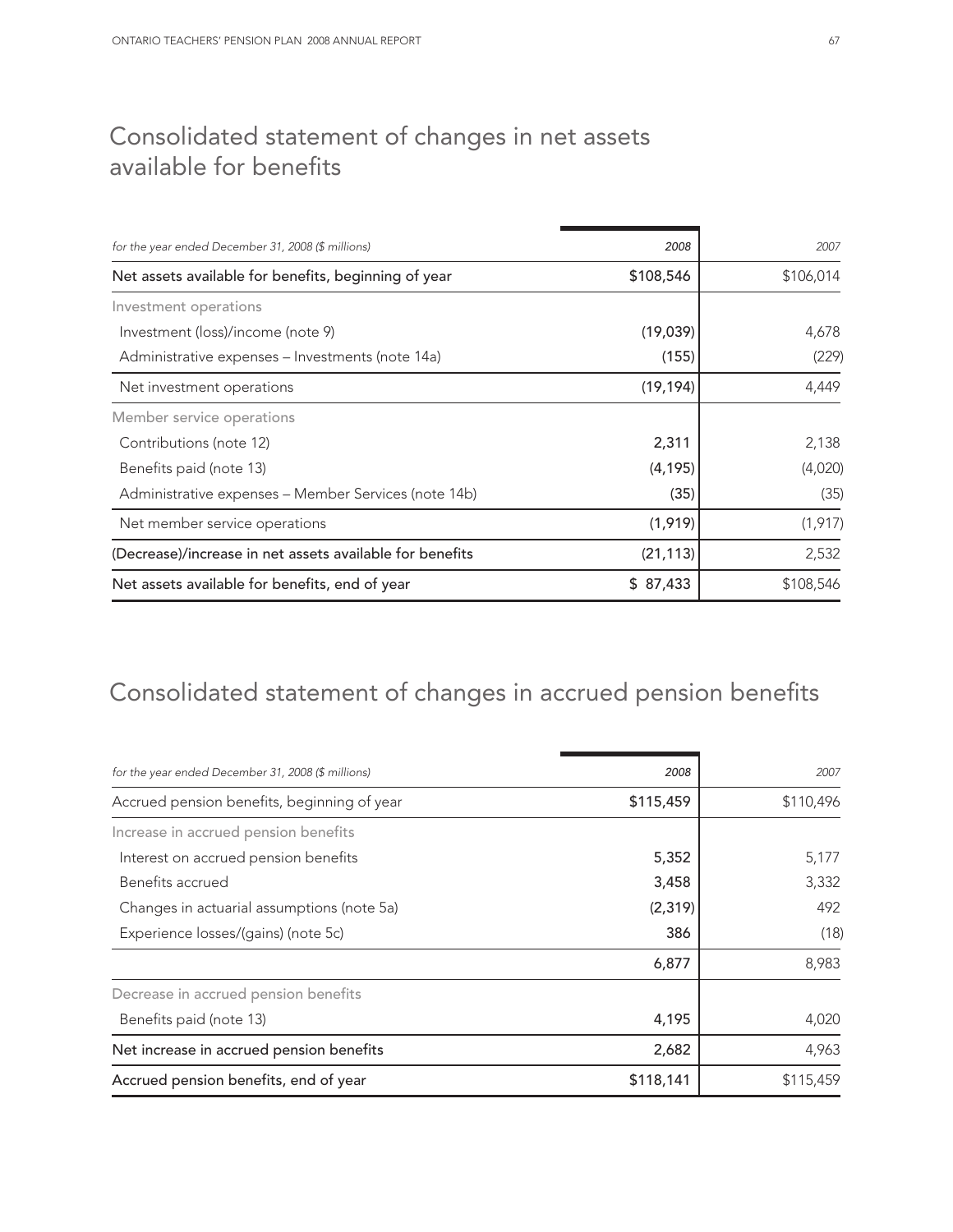# Consolidated statement of changes in deficit

| for the year ended December 31, 2008 (\$ millions)               | 2008        | 2007        |
|------------------------------------------------------------------|-------------|-------------|
| Deficit, beginning of year                                       | \$(10, 542) | \$(15,646)  |
| (Decrease)/increase in net assets available for benefits         | (21, 113)   | 2,532       |
| Change in actuarial asset value adjustment (note 4)              | 23,153      | 7,535       |
| Increase in actuarial value of net assets available for benefits | 2,040       | 10,067      |
| Net increase in accrued pension benefits                         | (2,682)     | (4,963)     |
| Deficit, end of year                                             | \$(11, 184) | \$(10, 542) |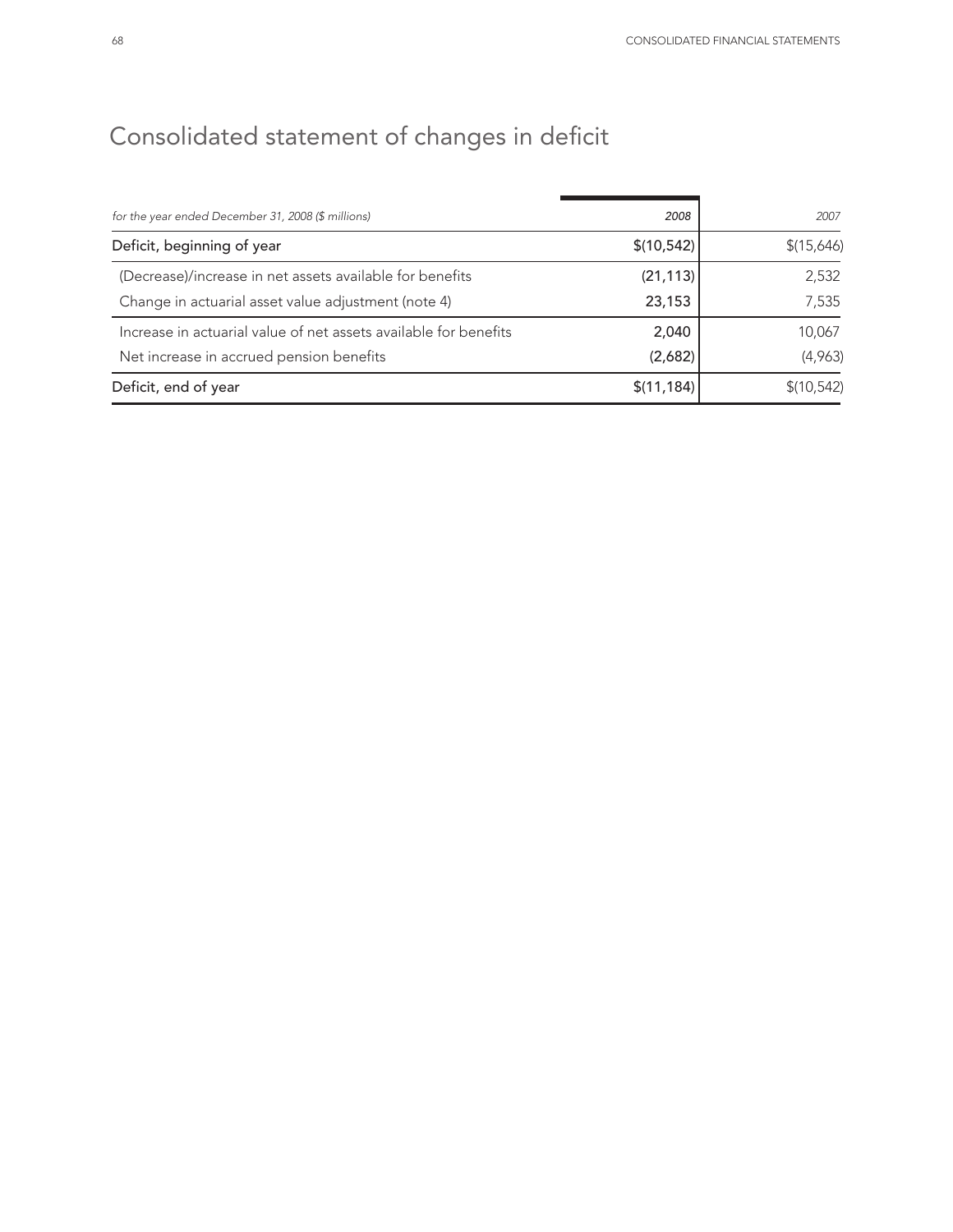## Notes to consolidated financial statements

*for the year ended December 31, 2008*

## Description of Plan

The following description of the Ontario Teachers' Pension Plan (the Plan) is a summary only. For more complete information, reference should be made to the Teachers' Pension Act (Ontario) (the TPA) as amended.

#### (a) General

The Plan is governed by the TPA. It is a contributory defined benefit pension plan co-sponsored by the Province of Ontario (the Province) and Plan members, represented by the Ontario Teachers' Federation (the OTF) (the co-sponsors). The terms of the Plan are set out in the Partners' Agreement.

The Plan is registered with the Financial Services Commission of Ontario (FSCO) and under the Income Tax Act (Canada) (the ITA) (registration number 0345785) as a Registered Pension Plan which is not subject to income taxes.

The Plan is administered and the investments are managed by the Ontario Teachers' Pension Plan Board (the Board). Under the TPA, the Board is constituted as a corporation without share capital to which the Corporations Act (Ontario) does not apply.

#### (b) Funding

Plan benefits are funded by contributions and investment earnings. Contributions are made by active members of the Plan and are matched by either the Province or designated private schools and organizations. The determination of the value of the benefits and required contributions is made on the basis of periodic actuarial valuations.

#### (c) Retirement pensions

A retirement pension is available based on the number of years of credited service, the average of the best five annual salaries and the age of the member at retirement. A member is eligible for a reduced retirement pension from age 50. An unreduced retirement pension is available at age 65 or if the sum of a member's age and qualifying service equals 85.

#### (d) Disability pensions

A disability pension is available at any age to a disabled member with a minimum of 10 years of qualifying service. The type of disability pension is determined by the extent of the disability.

#### (e) Death benefits

Death benefits are available on the death of an active member and may be available on the death of a retired member. The benefit may take the form of a survivor pension, lump-sum payment or both.

## (f) Escalation of benefits

Pension benefits are adjusted in January each year for inflation at 100% of the change in the Consumer Price Index, subject to a limit of 8% in any one year with any excess carried forward. The Plan was amended in 2008 to reduce the level of guaranteed inflation protection for credit earned after December 31, 2009 to 50% of the change in the Consumer Price Index. Starting in January 2011, inflation adjustments by the co-sponsors above that level will depend upon the Plan's funded status.

#### (g) Retirement Compensation Arrangement

Restrictions in the ITA and its regulations on the payment of certain benefits from the registered pension plan for periods of service after 1991 may impact some Plan members. To address affected members, the Retirement Compensation Arrangement (the RCA) was established by agreement between the co-sponsors as a supplementary plan to provide for these benefits. Examples of these benefits include: (1) members of the Plan who retired with average earnings above \$126,220 (CPP-exempt members \$116,667) in 2008 and \$120,440 (CPP-exempt members \$111,111) in 2007; and (2) members whose pensions would require a larger reduction for early retirement to comply with the ITA limitations than the Plan would impose. Because the RCA is a separate trust, the net assets available for benefits and accrued benefits and deficit of the RCA are not included in these consolidated financial statements.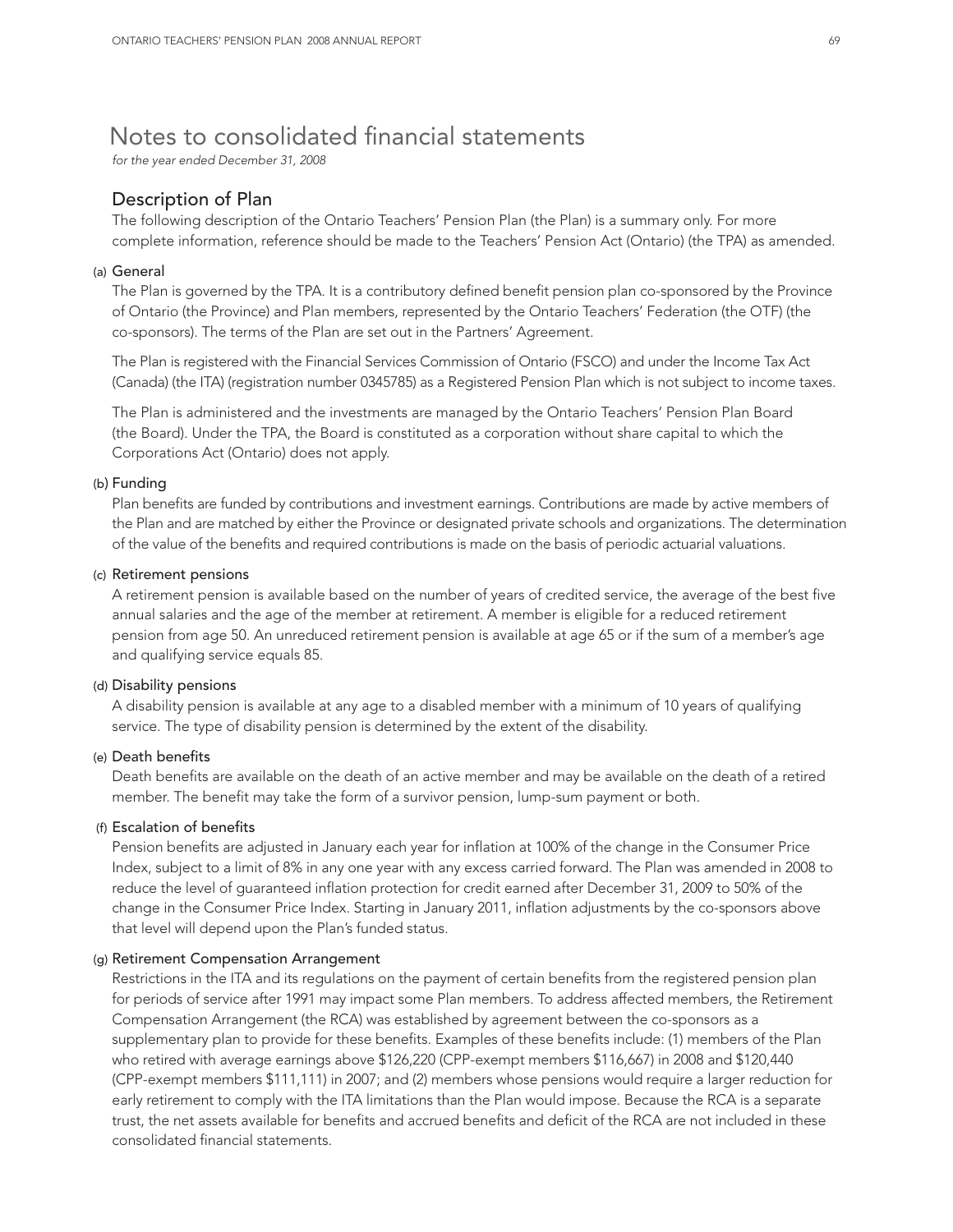## NOTE 1. Summary of significant accounting policies

#### (a) Basis of presentation

These consolidated financial statements are prepared in accordance with Canadian generally accepted accounting principles.

The fair value of assets and liabilities and the results of operations of subsidiary companies and variable interest entities (VIEs) where the Plan is the primary beneficiary are consolidated as part of the Plan's financial statements.

A VIE is an entity which does not have sufficient equity at risk to finance its activities without additional subordinated financial support or an entity in which the holders of the equity at risk lack the characteristics of a controlling financial interest. The primary beneficiary, which is the enterprise that absorbs the majority of the expected losses or is entitled to the majority of the expected residual returns, is required to consolidate the VIE in its financial statements.

VIEs in which the Plan is the primary beneficiary or in which it has a significant variable interest are primarily private equity and alternative investments limited partnerships.

The Plan's consolidated financial statements also include its proportionate share of the fair value of assets, liabilities and operations of investments in joint ventures.

Intercompany transactions and balances are eliminated in preparing these consolidated financial statements.

Certain comparative figures have been reclassified to conform with the current year's presentation.

#### (b) Changes in accounting policies

On January 1, 2008, the Plan adopted three new presentation and disclosure standards that were issued by the Canadian Institute of Chartered Accountants (CICA): Handbook Section 1535, Capital Disclosures, Handbook Section 3862, Financial Instruments – Disclosures, and Handbook Section 3863, Financial Instruments – Presentation.

#### *Capital disclosures*

Section 1535 specifies the disclosure of (i) an entity's objectives, policies and procedures and process for managing capital; (ii) quantitative data about what the entity regards as capital; (iii) whether the entity has complied with any capital requirements; and (iv) if it has not complied, the consequences of such non-compliance. Note 15 has been added to provide the required disclosures.

### *Financial instruments – disclosures and presentation*

Sections 3862 and 3863 replaced Handbook Section 3861, Financial Instruments – Disclosure and Presentation, revising and enhancing its disclosure requirements, and carrying forward unchanged its presentation requirements. These new sections place increased emphasis on disclosures about the nature and extent of risks arising from financial instruments and how the entity manages those risks. These increased disclosures have been included in Note 2.

#### (c) Investments

#### *Valuation of investments*

Investments and investment-related liabilities are stated at fair value. Fair value is an estimate of the amount of consideration that would be agreed upon in an arm's-length transaction between knowledgeable, willing parties who are under no compulsion to act.

Fair values of investments are determined as follows:

- a. Short-term money-market securities are valued using either closing mid-market prices or discounted cash flows based on current market yields, when closing mid-market prices are unavailable.
- b. Bonds are valued on the basis of quoted closing mid-market prices. If quoted closing mid-market prices are not available, estimated values are calculated using discounted cash flows based on current market yields and comparable securities, as appropriate.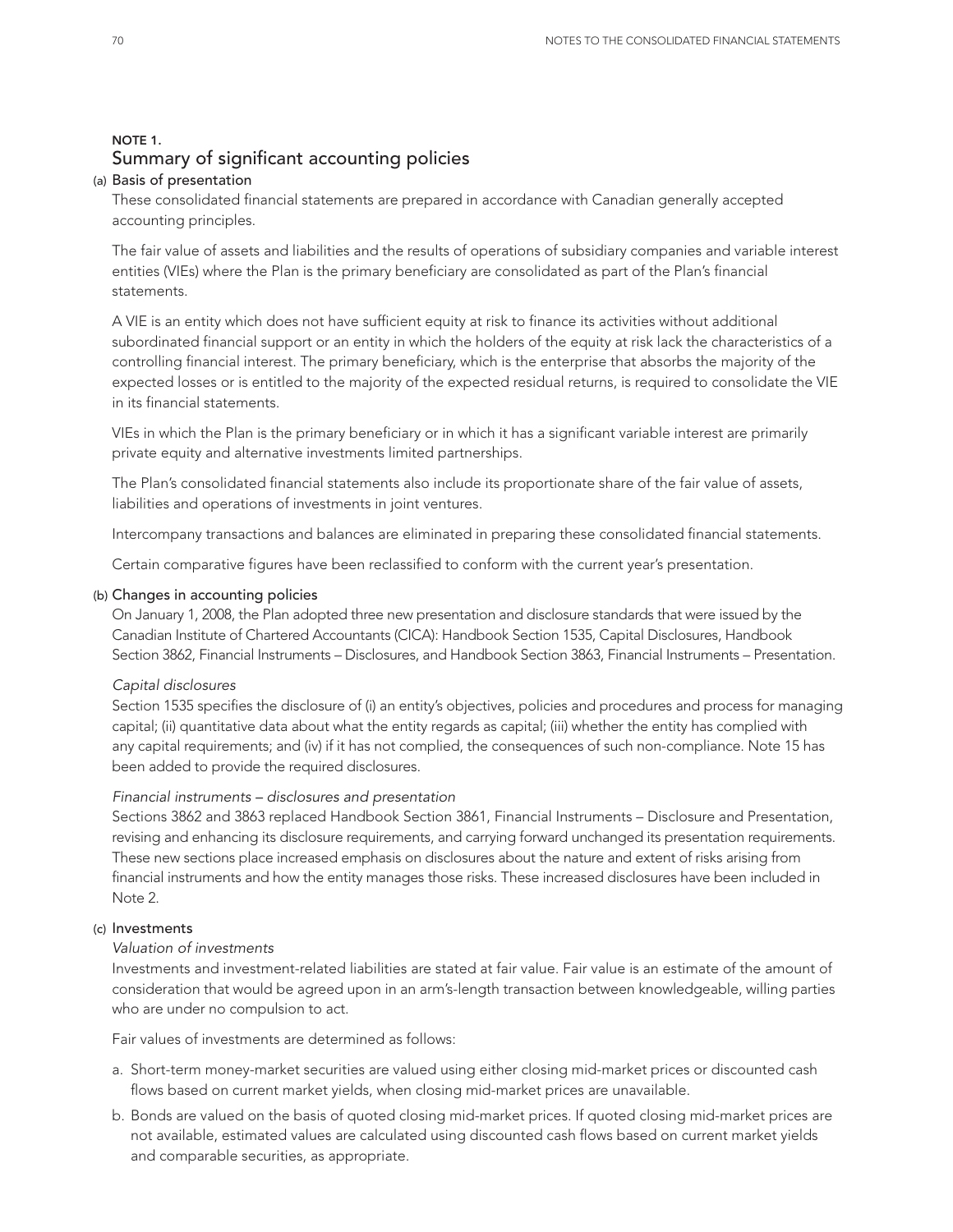- c. Public equities are valued at quoted market closing prices. When the market for a public equity is not active or when there are restrictions on the sale of all or part of a public equity imposed on the Plan by external parties, management estimates the fair value by using appropriate techniques including valuation models.
- d. Real estate, private equities, infrastructure and timber are valued based on estimated fair values determined by using appropriate techniques and best estimates by management, appraisers, or both. Where external appraisers are engaged to perform the valuation, management ensures the appraisers are independent and compares the assumptions used by the appraisers with management's expectations based on current market conditions and industry practice to ensure the valuation captures the business and economic conditions specific to the investment.

At least 70% of the value of the rental property portfolio covering all product types and geographic regions is independently appraised annually. At a minimum, 90% of the real estate portfolio will be valued by independent appraisers at least every three years. The same appraisal firm is not permitted to value the same property more than three years in a row.

- e. Derivative financial instruments are recorded at fair value using market prices where available. Where quoted market values are not readily available, appropriate alternative valuation techniques are used to determine fair value.
- f. Alternative investments, comprised of hedge funds and managed futures accounts, are recorded at fair value based on net asset values obtained from each of the funds' administrators. These net asset values are reviewed by management.

The Plan uses a number of valuation techniques to determine the fair value of investments for which observable prices in active markets for identical investments are not available. These techniques include: valuation methodologies based on observable prices for similar investments; present value approaches where future cash flows generated by the investment are estimated and then discounted using a risk-adjusted interest rate; and option-pricing models. The principal inputs to these valuation techniques are listed below. Values between and beyond available data points may be obtained by interpolation and extrapolation.

- Bond prices quoted prices are generally available for government bonds, certain corporate bonds and some other debt-related products.
- Credit spreads where available, credit spreads are derived from prices of credit default swaps or other creditbased instruments, such as debt securities. For others, credit spreads are obtained from pricing services.
- Interest rates principally derived from benchmark interest rates such as quoted interest rates from central banks and in swap, bond and futures markets. Benchmark interest rates are considered when determining discount rates used in the present-value approaches.
- **■** Foreign currency exchange rates there are observable markets, both spot and forward, and in futures in all major currencies.
- Public equity and equity index prices quoted prices are generally readily available for equity shares listed on the stock exchanges and for indices on such shares.
- Commodity prices many commodities are actively traded in spot, forward and futures on exchanges.
- Price volatilities and correlations volatility is a measure of the tendency of a specific price to change over time. Correlation measures the degree to which two or more prices or other variables are observed to have moved together historically. Volatility is an input in valuing options and certain products such as derivatives with more than one underlying variable that is correlation-dependent. Volatility and correlation values are obtained from broker quotations, pricing services or derived from quoted option prices.
- Forecasts on operating cash flows of real estate, private equities, infrastructure and timber forecasts include assumptions on revenue, revenue growth, expenses, capital expenditure, and capital structure. They are generally provided by management of the companies in which the Plan invests or external managers. Additional assumptions from external parties, for example, external appraisers, may also be used in the forecast.

The Plan refines and modifies its valuation techniques as markets and products develop and the pricing for individual products becomes more transparent.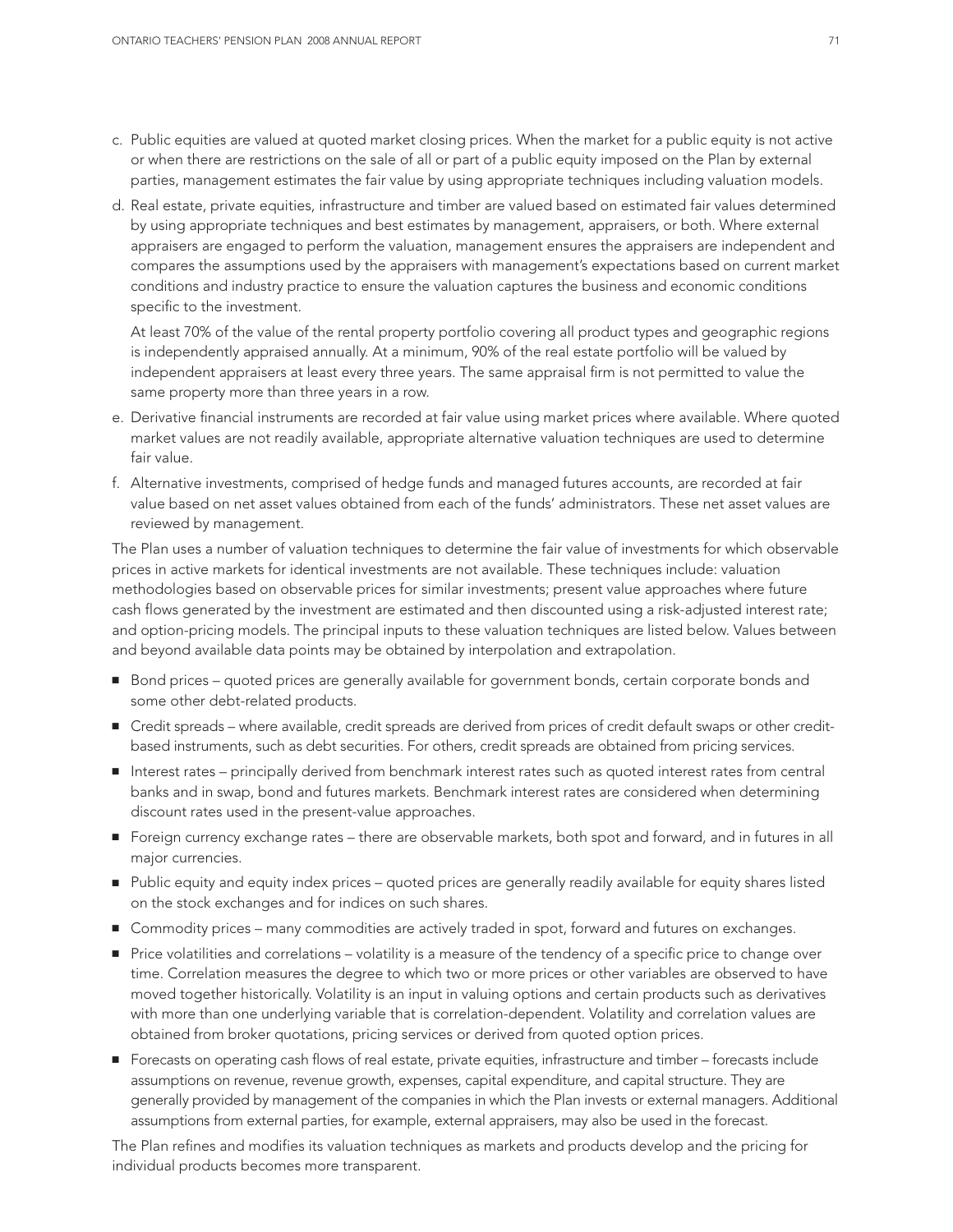While the Plan believes its valuation techniques are appropriate and consistent with other market participants, the use of different techniques or assumptions could result in different estimates of fair value at the balance sheet date. Management has assessed and determined that using possible alternative assumptions will not result in significantly different fair values.

#### *Trade-date reporting*

Purchases and sales of investments and derivative contracts are recorded as of the trade date (the date upon which the substantial risks and rewards have been transferred).

#### *Investment income*

Dividend income is recognized based on the ex-dividend date, and interest income and real estate income are recognized on the accrual basis as earned. Investment income also includes both realized and unrealized gains and losses. Unrealized gains and losses are recognized only when the fair value of the investment is based on a quoted market price in an active market or a valuation using appropriate valuation techniques is performed and approved by management. Since real estate income is determined on a fair value basis, a charge for depreciation and amortization is excluded from the determination of real estate income.

#### *Transaction costs*

Transaction costs are incremental costs directly attributable to the acquisition, issue or disposal of a financial asset or financial liability. Transaction costs incurred are expensed and recorded as transaction costs. Any transaction amounts received by the Plan that are directly attributable to the acquisition of an investment are netted against transaction costs paid.

#### *Management fees*

Management and performance fees for private equity funds and hedge funds are expensed as incurred.

#### (d) Foreign currency translation

Assets and liabilities denominated in foreign currencies are translated into Canadian dollars at the exchange rates prevailing on the year-end date. Income and expenses are translated into Canadian dollars at the exchange rates prevailing on the dates of the transactions. The realized and unrealized gains and losses arising from these translations are included within net realized and unrealized gains on investments in investment income.

#### (e) Accrued pension benefits

The value of accrued pension benefits and changes therein during the year are based on an actuarial valuation prepared by an independent firm of actuaries. The valuation is made as at the beginning of the year and then extrapolated to year end. It uses the projected benefit method pro-rated on service and management's best estimate, as at the valuation date, of various economic and non-economic assumptions.

### (f) Contributions

Contributions from the members, the Province and designated private schools and organizations are recorded on an accrual basis. Cash received from members for credited service and cash transfers from other pension plans are recorded when received.

#### (g) Benefits

Benefit payments to members and others, commuted value payments and refunds to former members, and transfer payments to other plans are recorded in the period in which they are paid. Any benefit payment accruals not paid are reflected in accrued pension benefits.

#### (h) Use of estimates

In preparing these consolidated financial statements, management uses estimates and assumptions that primarily affect the reported values of assets and liabilities, and related income and expenses. Significant estimates are used primarily in the determination of accrued pension benefits and the fair value of investments and investment-related receivables and liabilities. Note 5 explains how estimates are used in determining accrued pension benefits and note 1c explains how estimates are used to derive the fair value of investments and investment-related receivables and liabilities.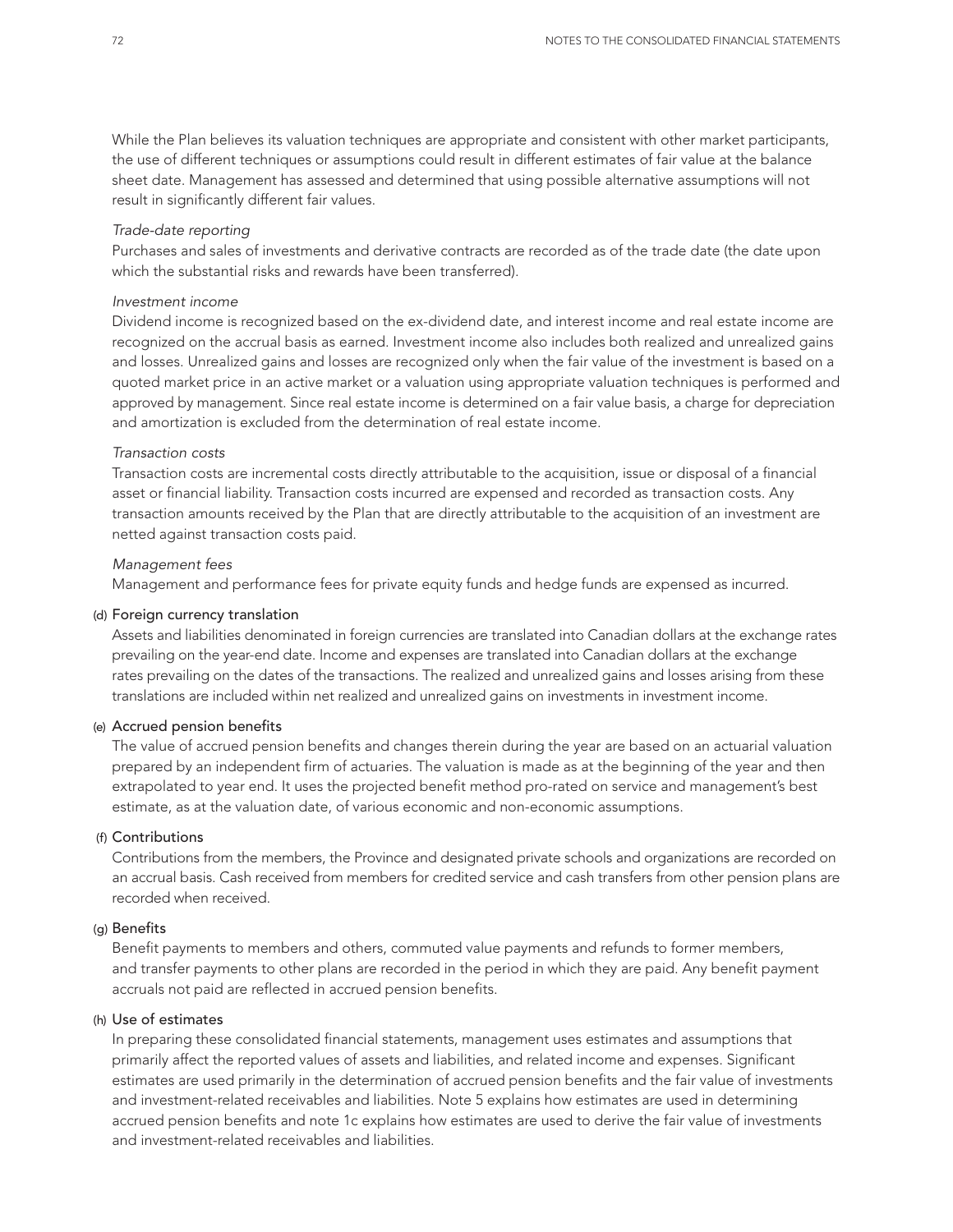## NOTE 2.

Investments

The Plan invests, directly or through derivatives, in fixed income, equities and inflation-sensitive investments in accordance with the Board's policy of asset diversification.

## (a) Investments<sup>(1)</sup> before allocating the effect of derivative contracts

The schedule below summarizes the Plan's investments and investment-related liabilities, including net accrued interest and dividends of \$374 million (2007 – \$440 million), before allocating the effect of derivative contracts, as at December 31:

|                                                 |             | 2008        |             | 2007        |
|-------------------------------------------------|-------------|-------------|-------------|-------------|
| (\$ millions)                                   | Fair Value  | Cost        | Fair Value  | Cost        |
| Fixed income                                    |             |             |             |             |
| Debentures                                      | \$<br>4,340 | 3,868<br>\$ | \$<br>5,936 | 5,316<br>\$ |
| <b>Bonds</b>                                    | 21,202      | 21,947      | 34,137      | 34,619      |
| Money-market securities                         | 4,309       | 4,353       | 8,037       | 8,042       |
| Alternative investments <sup>(2)</sup>          | 9,659       | 9,542       | 11,450      | 11,051      |
|                                                 | 39,510      | 39,710      | 59,560      | 59,028      |
| Equity                                          |             |             |             |             |
| Publicly traded                                 |             |             |             |             |
| Canadian                                        | 3,302       | 3,881       | 10,020      | 6,153       |
| Non-Canadian                                    | 15,051      | 19,251      | 18,136      | 18,444      |
| Non-publicly traded                             |             |             |             |             |
| Canadian                                        | 2,776       | 2,836       | 3,369       | 2,864       |
| Non-Canadian                                    | 9,529       | 11,731      | 8,860       | 9,284       |
|                                                 | 30,658      | 37,699      | 40,385      | 36,745      |
| Inflation-sensitive investments                 |             |             |             |             |
| Real estate (note 8)                            | 16,680      | 12,915      | 16,852      | 11,854      |
| Real-rate products                              |             |             |             |             |
| Canadian                                        | 10,325      | 9,053       | 7,946       | 6,103       |
| Non-Canadian                                    | 7,625       | 6,913       | 3,733       | 3,820       |
| Infrastructure and timber                       | 16,916      | 16,853      | 15,418      | 14,693      |
|                                                 | 51,546      | 45,734      | 43,949      | 36,470      |
|                                                 | 121,714     | 123,143     | 143,894     | 132,243     |
| Investment-related receivables                  |             |             |             |             |
| Securities purchased under agreements to resell | 3,002       | 3,000       | 7,896       | 7,937       |
| Cash collateral deposited under securities      |             |             |             |             |
| borrowing arrangements                          | 155         | 151         | 227         | 240         |
| Derivative-related, net                         | 7,174       | 3,882       | 3,813       | 1,814       |
|                                                 | 10,331      | 7,033       | 11,936      | 9,991       |
| Investments                                     | \$132,045   | \$130,176   | \$155,830   | \$142,234   |

(1)For additional details, refer to the schedule of Investments over \$100 million on page 99.

(2)Comprised of hedge funds and managed futures accounts.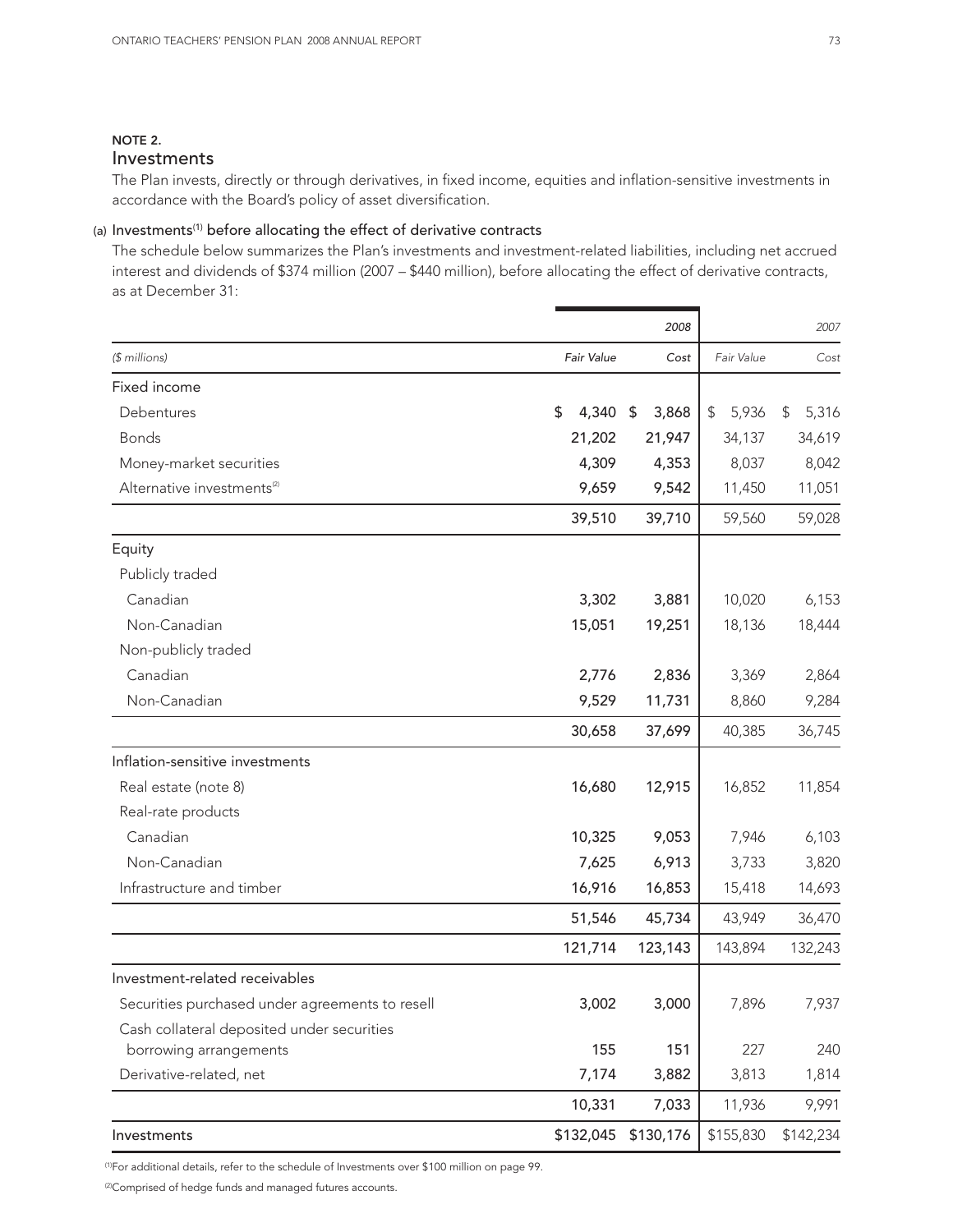|                                                       |                   | 2008        |              | 2007       |
|-------------------------------------------------------|-------------------|-------------|--------------|------------|
| $$$ millions)                                         | <b>Fair Value</b> | Cost        | Fair Value   | Cost       |
| Investment-related liabilities                        |                   |             |              |            |
| Securities sold under agreements to repurchase        | \$(20,569)        | \$(20, 539) | \$ (23, 143) | \$(23,205) |
| Securities sold but not yet purchased                 |                   |             |              |            |
| Fixed income                                          | (1,808)           | (1,771)     | (6, 188)     | (6, 233)   |
| Equities                                              | (155)             | (152)       | (226)        | (237)      |
| Joint ventures (note 6)                               | (4,944)           | (6, 262)    | (3,995)      | (3,983)    |
| Subsidiaries and VIEs (note 7)                        | (6, 872)          | (7,629)     | (8,693)      | (8,699)    |
| Real estate (note 8)                                  | (3,200)           | (3, 151)    | (3,440)      | (3, 428)   |
| Cash collateral received under credit support annexes | (142)             | (142)       | (32)         | (32)       |
| Derivative-related, net                               | (9,254)           | (1,855)     | (2, 112)     | (1, 172)   |
|                                                       | (46, 944)         | (41, 501)   | (47, 829)    | (46,989)   |
| Net investments (note 2c)                             | \$85,101          | \$88,675    | \$108,001    | \$95,245   |

#### (b) Derivative contracts

Derivative contracts are financial contracts, the value of which is derived from the value of underlying assets, commodities, indices, interest rates or currency rates. Derivative contracts are transacted either in the over-thecounter (OTC) market or on regulated exchanges.

Notional amounts of derivative contracts represent the contractual amount to which a rate or price is applied for computing the cash to be paid or received. Notional amounts are the basis upon which the returns from, and the fair value of, the contracts are determined. They do not necessarily indicate the amounts of future cash flow involved or the current fair value of the derivative contracts and, therefore, do not indicate the Plan's exposure to credit or market risks. The derivative contracts become favourable (assets) or unfavourable (liabilities) as a result of fluctuations in market rates or prices relative to their terms. The aggregate notional amounts and fair values of derivative contracts can fluctuate significantly.

Derivative contracts, transacted either in the OTC market or on regulated exchanges, include:

#### *Swaps*

Swaps are OTC contracts in which two counterparties exchange a series of cash flows based on agreed upon rates to a notional amount. The various swap agreements that the Plan enters into are as follows:

Equity and commodity swaps are contracts in which one counterparty agrees to pay or receive from the other cash flows based on changes in the value of an equity or commodity index, a basket of stocks, a single stock or commodities.

Interest rate swaps are agreements where two counterparties exchange a series of payments based on different interest rates applied to a notional amount.

Currency swaps involve the exchange of fixed payments in one currency for the receipt of fixed payments in another currency.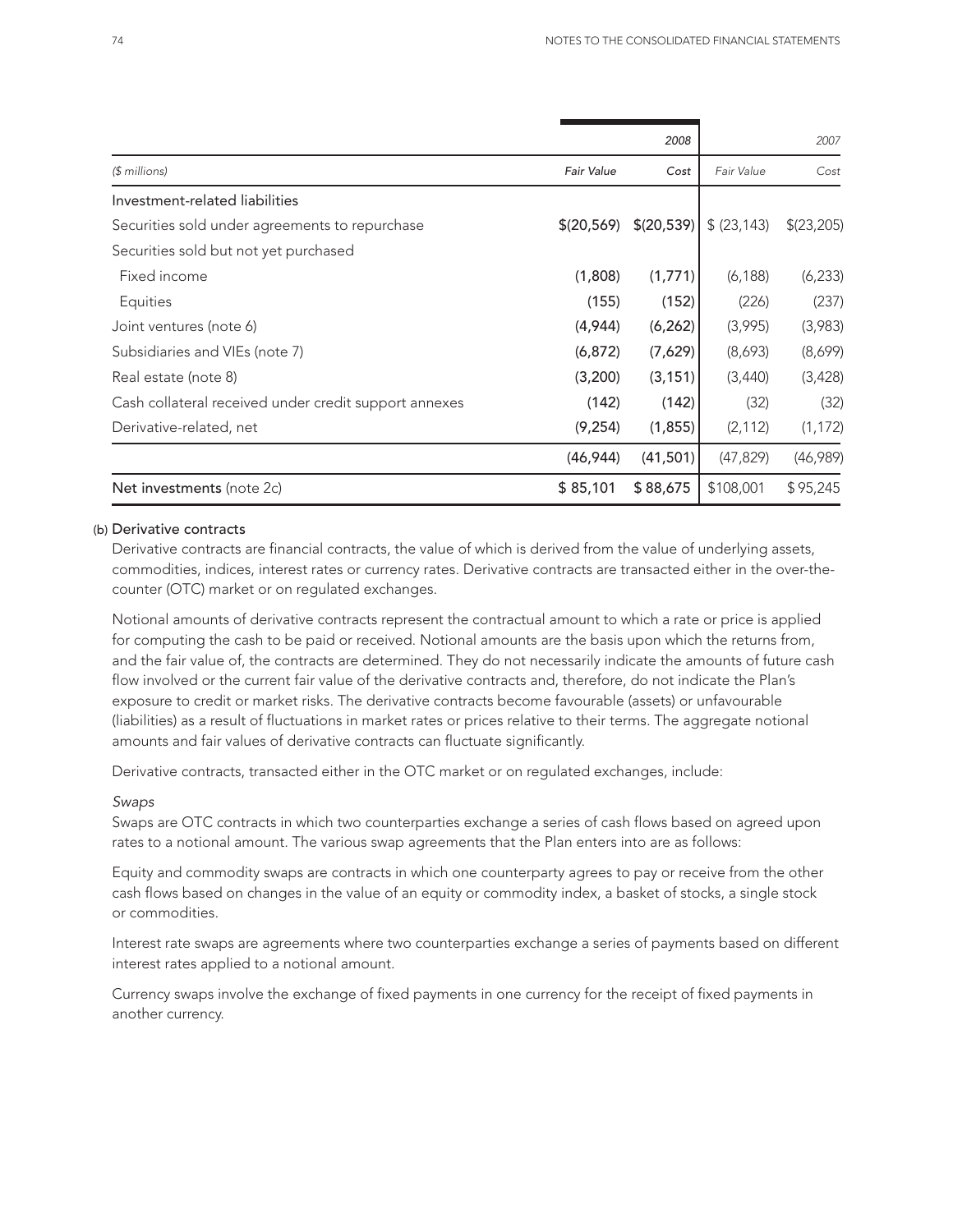#### *Forwards and futures*

Futures are standardized contracts traded on regulated future exchanges, whereas forward contracts are negotiated agreements that are transacted between counterparties in the OTC market. Examples of futures and forwards are described below:

Equity and commodity futures are contractual obligations to buy or sell at a fixed value (the contracted price) of an equity or commodity index, a basket of stocks, a single stock or commodities at a predetermined future date.

Interest rate futures are contractual obligations to buy or sell an interest-rate sensitive financial instrument on a predetermined future date at a specified price.

Currency forwards and futures are contractual obligations to exchange one currency for another at a specified price or settlement at a predetermined future date.

#### *Options*

Options may be acquired in standardized amounts on regulated exchanges or may be customized and acquired in the OTC market. They are contractual agreements under which the seller (writer) grants the purchaser the right, but not the obligation, either to buy (call option) or sell (put option), a security, exchange rate, interest rate, or other financial instrument or commodity at a predetermined price, at or by a specified future date. The seller (writer) of an option can also settle the contract by paying the cash settlement value of the purchaser's right. The seller (writer) receives a premium from the purchaser for this right. The various option agreements that the Plan enters into include equity and commodity options, interest rate options, and foreign currency options.

#### *Credit derivatives*

Credit derivatives are OTC contracts that transfer credit risk related to an underlying financial instrument (referenced asset) from one counterparty to another. Examples of credit derivatives include credit default swaps, equity default swaps, total return swaps, and loan participations.

Credit default swaps and equity default swaps provide protection against the decline in value of the referenced asset as a result of specified events such as payment default or insolvency. These swaps are similar in structure to an option whereby the purchaser pays a premium to the seller of the credit default swap or an equity default swap in return for payment related to the deterioration in the value of the referenced asset. The referenced asset for credit default swaps is a debt instrument while the referenced asset for equity default swap is an equity instrument.

Total return swaps are contracts in which one counterparty agrees to pay or receive from the other cash flows based on changes in the value of the referenced asset.

Loan participations are contracts in which one counterparty provides funding to the other party in exchange for participation interests in sharing the risks and profits of the loans originated by the other party.

#### *Other derivative products*

The Plan also transacts in other derivative products including statistic swaps and dividend swaps in the OTC market. An investor may trade the statistic swaps with the objective of adding value or hedging for risks associated with the magnitude of movement, i.e. volatility, variance, correlation, covariance of some underlying products, such as exchange rates, or stock indexes. Dividend swaps are an over-the-counter contract where an investor agrees to match all dividends paid out by an underlying stock or index over a specified time period. In return, the dividend payer receives a fixed amount at expiry called the dividend swap rate.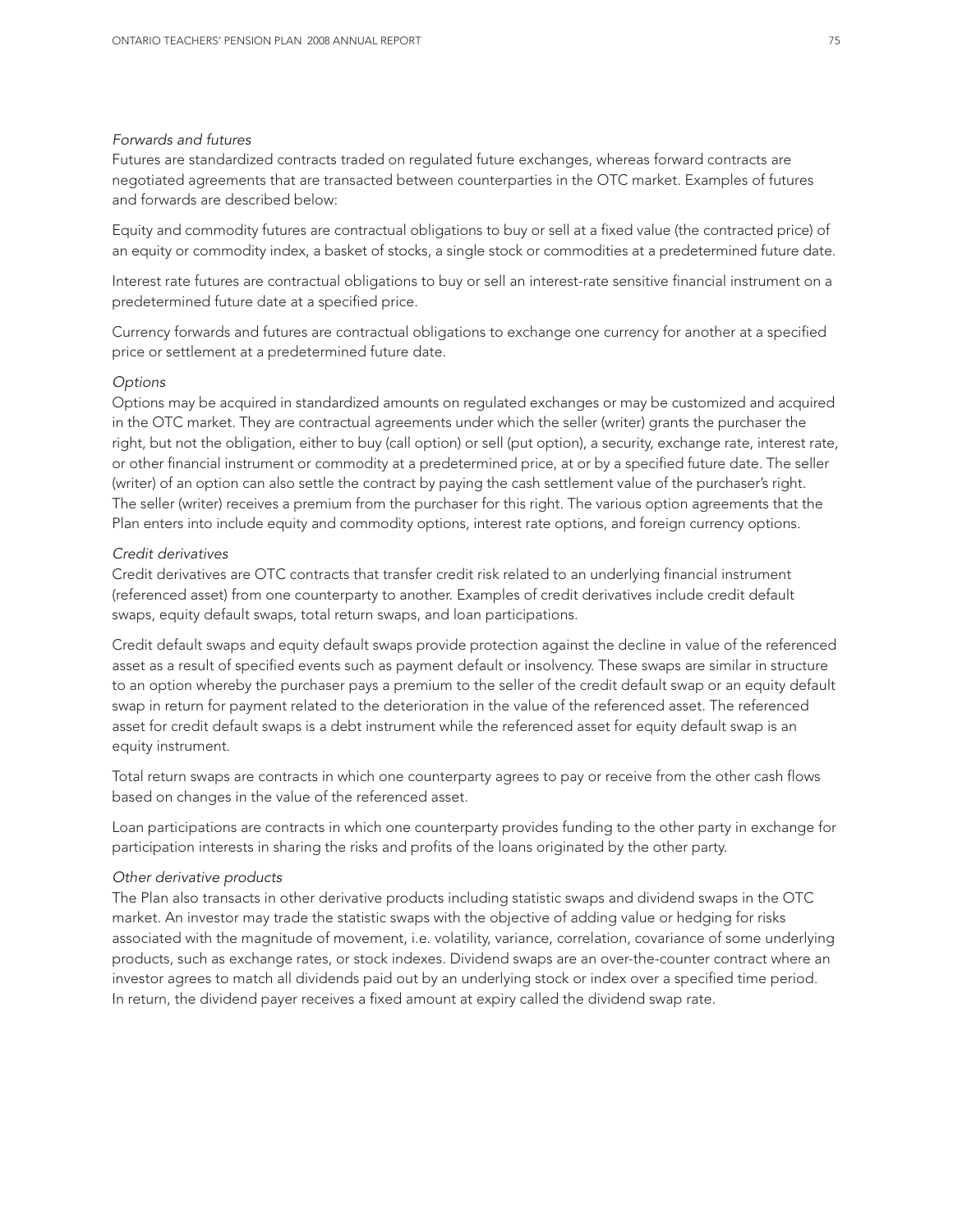|                                  |                                                     |           | 2008       |           | 2007       |
|----------------------------------|-----------------------------------------------------|-----------|------------|-----------|------------|
| (\$ millions)                    |                                                     | Notional  | Fair Value | Notional  | Fair Value |
| Equity and commodity derivatives |                                                     |           |            |           |            |
| Swaps                            |                                                     | \$14,320  | \$(3,640)  | \$18,117  | \$(117)    |
| Futures                          |                                                     | 2,509     | 18         | 5,062     | 60         |
| Options: Listed                  | - purchased                                         | 44        | 3          | 86        | 2          |
|                                  | - written                                           | 688       | (11)       | 108       | (3)        |
| <b>OTC</b>                       | - purchased                                         | 10,641    | 425        | 4,476     | 469        |
|                                  | - written                                           | 1,688     | (118)      | 1,380     | (50)       |
|                                  |                                                     | 29,890    | (3, 323)   | 29,229    | 361        |
| Interest rate derivatives        |                                                     |           |            |           |            |
| Swaps                            |                                                     | 15,945    | (253)      | 67,557    | 547        |
| Futures                          |                                                     | 42,037    | 4          | 85,111    | 1          |
| Options: Listed                  | - purchased                                         | 760       | 4          | 14,427    | 9          |
|                                  | - written                                           | 968       | (3)        | 3,374     | (8)        |
| <b>OTC</b>                       | - purchased                                         | 3,843     | 106        | 21,777    | 294        |
|                                  | - written                                           | 809       | (83)       | 21,556    | (191)      |
|                                  |                                                     | 64,362    | (225)      | 213,802   | 652        |
| Currency derivatives             |                                                     |           |            |           |            |
| Swaps                            |                                                     | 162       | 1          | 522       | 93         |
| Forwards <sup>(3)</sup>          |                                                     | 43,536    | 6          | 61,896    | 10         |
| Futures                          |                                                     | 4         |            |           |            |
| Options: OTC                     | - purchased                                         | 18,722    | 847        | 15,121    | 229        |
|                                  | - written                                           | 18,461    | (852)      | 6,654     | (125)      |
|                                  |                                                     | 80,885    | 2          | 84,193    | 207        |
| Credit derivatives               |                                                     |           |            |           |            |
| Loan participations              |                                                     | 207       | 84         | 368       | 154        |
| Credit default swaps - purchased |                                                     | 14,708    | 1,512      | 17,489    | 720        |
|                                  | - written                                           | 7,898     | (2, 257)   | 4,520     | (427)      |
| Total return swaps               |                                                     | 829       | (264)      | 810       | (19)       |
| Equity default swaps             |                                                     |           |            | 9         | 2          |
|                                  |                                                     | 23,642    | (925)      | 23,196    | 430        |
| Other derivatives                |                                                     |           |            |           |            |
| Statistic swaps                  |                                                     | 23,116    | 295        | 24,332    | 17         |
| Dividend swaps                   |                                                     | 299       | (23)       | 376       | 3          |
|                                  |                                                     | 23,415    | 272        | 24,708    | 20         |
|                                  |                                                     | 222,194   | (4, 199)   | 375,128   | 1,670      |
|                                  | Net cash collateral paid under derivative contracts | -         | 2,119      |           | 31         |
|                                  | Notional and net fair value of derivative contracts | \$222,194 | \$(2,080)  | \$375,128 | \$1,701    |

The following schedule summarizes the notional amounts and fair value of the Plan's derivative contracts held as at December 31:

(3)Excludes currency forwards related to Real Estate assets as disclosed in note 8.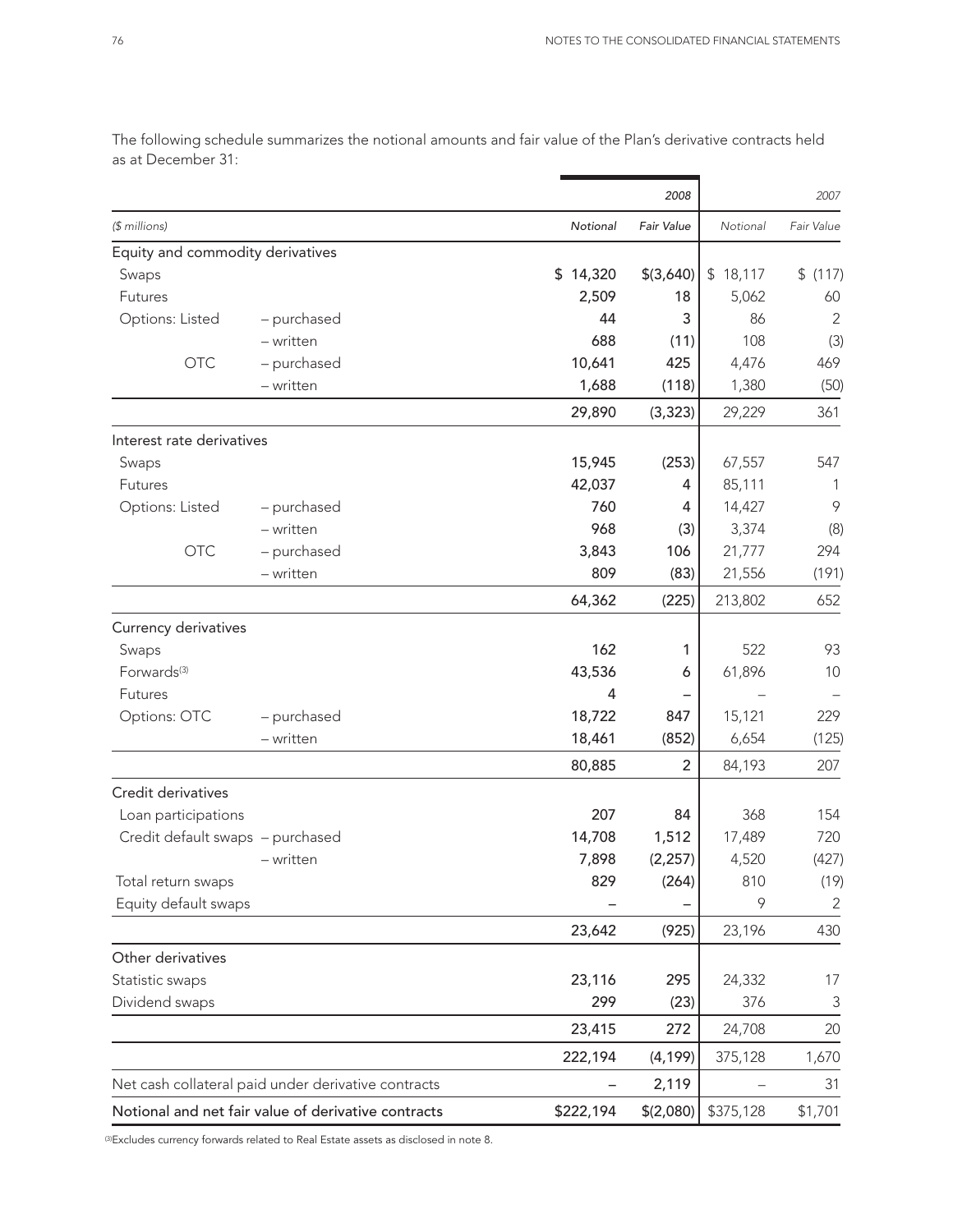The net fair value of derivative contracts as at December 31 on the previous page is represented by:

| $$$ millions)                                       | 2008      | 2007     |
|-----------------------------------------------------|-----------|----------|
| Derivative-related receivables                      | \$7,059   | \$4,048  |
| Cash collateral paid under derivative contracts     | 2,236     | 406      |
| Derivative-related liabilities                      | (11, 258) | (2, 378) |
| Cash collateral received under derivative contracts | (117)     | (375)    |
|                                                     | \$(2,080) | \$1,701  |

#### (c) Investment asset mix

The Plan had a policy asset mix of 45% equities, 22% fixed income and 33% inflation-sensitive investments at December 31, 2008 and 2007.

Direct investments, derivative contracts, and investment-related receivables and liabilities are classified by asset-mix category based on the intent of the investment strategies of the underlying portfolios of the Plan. The Plan's net investments as at December 31 are summarized below:

|                                         |                                                                       | 2008                  |                                                                       | 2007           |
|-----------------------------------------|-----------------------------------------------------------------------|-----------------------|-----------------------------------------------------------------------|----------------|
|                                         | <b>Effective Net</b><br>Investments<br>at Fair Value<br>$$$ millions) | <b>Asset Mix</b><br>% | <b>Effective Net</b><br>Investments<br>at Fair Value<br>$$$ millions) | Asset Mix<br>% |
| Equity                                  |                                                                       |                       |                                                                       |                |
| Canadian                                | \$6,212                                                               | 7%                    | \$13,732                                                              | 13%            |
| Non-Canadian                            | 28,719                                                                | 34                    | 36,314                                                                | 34             |
|                                         | 34,931                                                                | 41                    | 50,046                                                                | 47             |
| Fixed income                            |                                                                       |                       |                                                                       |                |
| <b>Bonds</b>                            | 14,217                                                                | 17                    | 22,911                                                                | 21             |
| Alternative investments                 | 7,795                                                                 | 9                     | 9,889                                                                 | 9              |
| Absolute return strategies              | 7,125                                                                 | 8                     | 2,408                                                                 | $\overline{2}$ |
| Money market                            | (21, 144)                                                             | (25)                  | (13, 584)                                                             | (12)           |
| Debt on real estate properties (note 8) | (2,676)                                                               | (3)                   | (2,945)                                                               | (3)            |
|                                         | 5,317                                                                 | 6                     | 18,679                                                                | 17             |
| Inflation-sensitive                     |                                                                       |                       |                                                                       |                |
| Real estate, net (note 8)               | 16,156                                                                | 19                    | 16,357                                                                | 15             |
| Real-rate products                      | 17,415                                                                | 20                    | 11,061                                                                | 10             |
| Infrastructure and timber               | 10,029                                                                | 12                    | 8,840                                                                 | 8              |
| Commodities                             | 1,253                                                                 | 2                     | 3,018                                                                 | 3              |
|                                         | 44,853                                                                | 53                    | 39,276                                                                | 36             |
| Net investments                         | \$85,101                                                              | 100%                  | \$108,001                                                             | 100%           |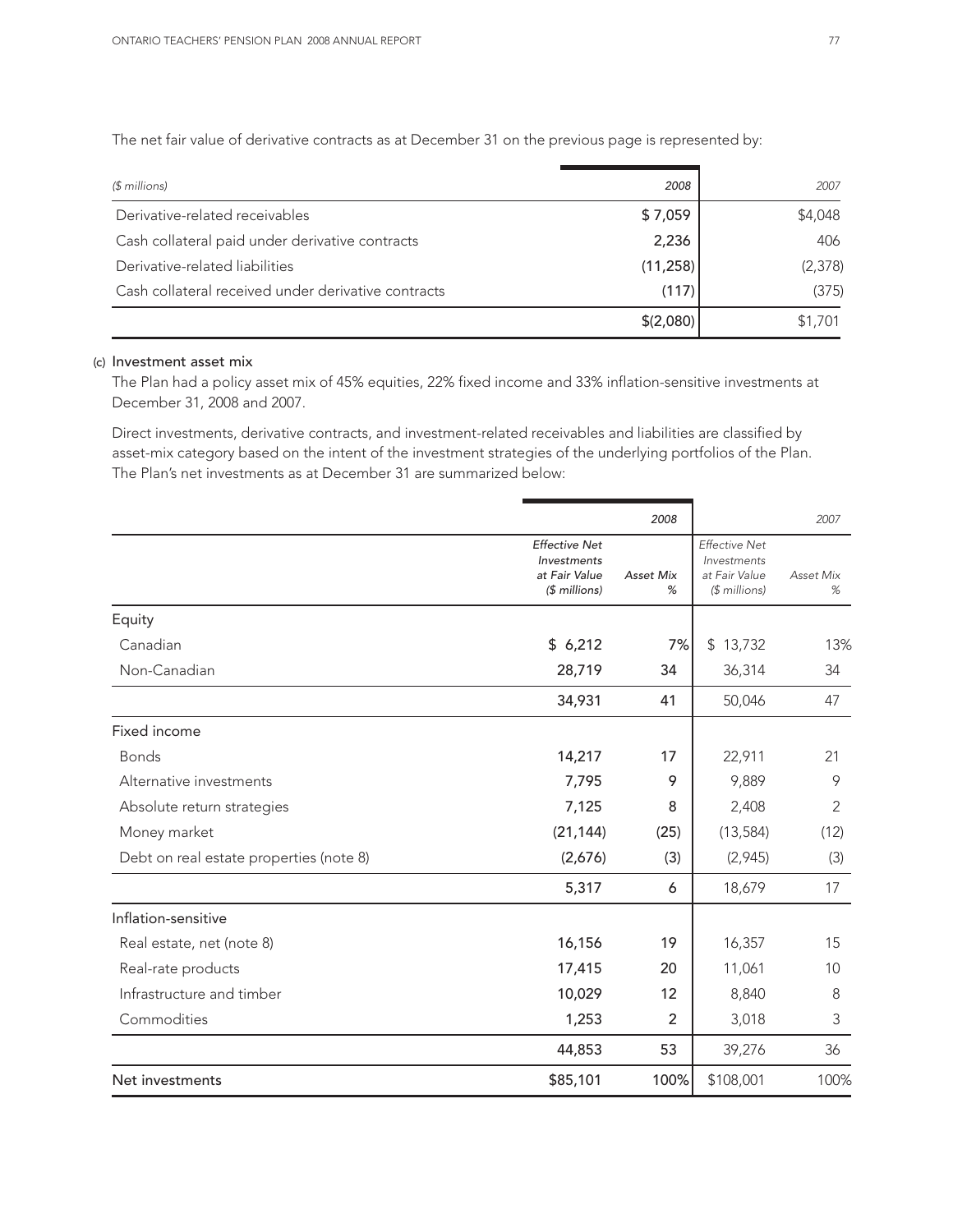#### (d) Risk management

#### *Objectives*

The Plan's primary long-term risk is that the Plan's assets will fall short of its liabilities (i.e., benefits owed to members). Therefore, the objective of investment risk management is to achieve a diversifying of risks and returns in a fashion that minimizes the likelihood of an overall reduction in total fund value and maximizes the opportunity for gains over the entire portfolio. This is achieved through asset diversification so that the market and credit exposure to any single issuer and to any single component of the capital markets is reduced to an acceptable level.

The Plan also manages its liquidity risk so that there is sufficient liquidity to meet short-term marked-to-market payments resulting from the Plan's derivative exposure and to give the Plan the ability to adjust the asset mix in response to the changes in the market conditions.

#### *Policies*

The Plan does not manage market and credit risk separately. To apply risk management to investments in a consistent manner, the Plan has a number of policies and guidelines, for example:

- Statement of Investment Policies and Procedures The statement addresses the manner in which the fund shall be invested. Investments shall be selected and held in accordance with the criteria and limitations set forth in the statement and in accordance with all relevant legislation. The Board approves the policies in the statement and reviews them at least annually.
- Total Fund Guidelines and Objectives They are developed to apply to the total fund and aggregate asset classes. They address the risks that are relevant and material at the total fund level. It includes guidelines on asset mix and risk budget allocation. They list the investment constraints, for example, the maximum exposures permitted for a single issuer, the liquidity requirements, and currency management. The Board approves these guidelines and reviews them regularly.
- Portfolio guidelines for each investment department They are developed to apply to the individual portfolios within each asset class managed by the Investment Division. All portfolio guidelines include the departments' investment strategies, operating procedures, trading limits and approval requirements, risk factors and a description of how the risks will be managed and reporting requirements for each portfolio manager, particularly relating to reporting deviations from the approved portfolio guideline. All portfolio guidelines are reviewed annually and approved by the Executive Vice-President of the Investment Division and the Vice-President or Senior Vice-President responsible for the department.
- Trade Authorization and Execution Operation Guidelines They include guidelines on trading with authorized counterparties and the procedures for obtaining authorization to trade with a new counterparty.
- Pre-Trade Clearance Policy It formalizes the procedures to ensure the data needed for trade capture, pricing, risk management, and accounting is accurate, complete, and can be entered into the Plan's systems of record on a timely basis prior to commencement of trading.

#### *Processes*

Each investment department is responsible for managing the investment risks associated with the investments they manage. Each department is subject to compliance with the Statement of Investment Policies and Procedures, the Total Fund Guidelines and Objectives, Trade Authorization and Execution Operation Guidelines, Pre-trade Clearance Policy and the applicable portfolio guidelines, and the risk budget allocated to them. In addition, the Fixed Income Department is responsible to maintain the liquidity positions in accordance with the Plan's guidelines on liquidity. The Finance Division independently measures the investment risk exposure and the liquidity position of the Plan and provides the information to the Investment Division and the Investment Committee of the Board.

Each investment department has an investment committee, or an equivalent, which meets regularly to assess the investment risks associated with the portfolios it manages and determines action plans, if required. Individual managers in each investment department receive limited authority to invest from the Board by sub-delegation from senior management. Trading limits and approval requirements are set out in the portfolio guidelines for the department. For investments not traded on exchanges, such as alternative investments and private equity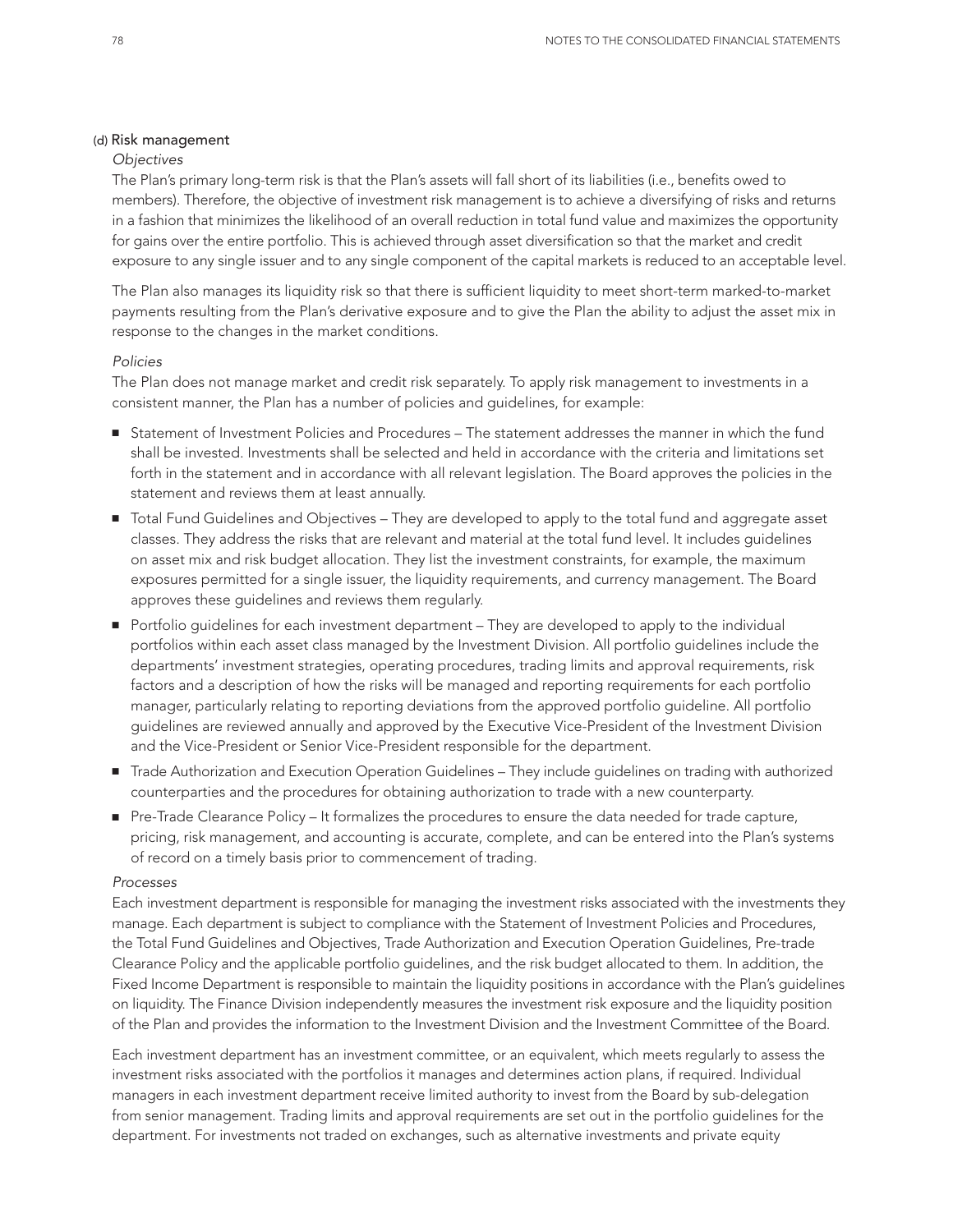investments, the investment departments conduct due diligence before acquisition and use it as a tool to monitor the investments after acquisition. The objective is to obtain as much transparency as possible for the departments to assess the risk exposure arising from these private and alternative investments.

The senior representatives from each investment department form the Investment Planning and Risk Committee which focuses on managing investment risks at a total fund level. The Chief Financial Officer attends all meetings of the committee as an observer. This committee brings together the experience, investment and operational business judgment required for assessing and managing market, credit and liquidity risks on a regular basis. It monitors and manages the currency positions, interest rate risk and liquidity risk at the total fund level. The committee meets every other week, or more frequently as required.

In 2008, management formed an Enterprise Risk Management Committee which oversees and manages investment and non-investment risks faced by the Plan. The committee is chaired by the Chief Executive Officer and includes senior representatives from all divisions. The Enterprise Risk Management Committee meets regularly and reports to the Board quarterly and more frequently as necessary.

The shaded section on pages 30 and 31 of the Management's Discussion and Analysis section provides further information on the risk budgeting process. The shaded section is an integral part of the Consolidated Financial Statements.

#### (e) Credit risk

The Plan is exposed to the risk that a counterparty defaults or becomes insolvent (credit risk). Credit risk is the risk of loss associated with a counterparty's inability to fulfill its payment obligations. A credit risk may arise directly from an obligor, an issuer of securities, or indirectly from a guarantor of a credit obligation.

#### *Credit risk management*

The Plan actively manages its credit exposures. When over exposures are detected – either in individual exposures or in groups of exposures – the Plan takes action to mitigate the risks. Such actions may include reducing the exposures and using credit derivatives.

Except for debt issued or guaranteed without significant conditions by the Government of Canada, by the government of a province or territory of Canada (with a minimum DBRS credit rating of "AA"), or by the Government of the United States of America, the Plan's total investment in securities of a single issuer across all asset classes shall not exceed 3% of the market value of the total fund without the approval of the Board. Further, not more than 20% of the market value of all bonds, debentures, real return debt products, mezzanine debt and other debt investments (excluding the market value of the non-marketable Ontario Debentures, debt owed by affiliated third parties in relation to real estate properties, and debt associated with an investment strategy approved by the Board) shall be made up of investments rated below a DBRS credit rating of "BBB" or its equivalent or that are unrated.

The Plan has a credit risk assessment process to determine authorized counterparties for repurchase agreements, reverse repurchase agreements, and derivative contracts. The Plan deals primarily with counterparties that have a credit rating of "A" or higher for derivative contracts. Guidelines are also in place to limit the maximum exposures to any individual counterparty for derivative contracts.

Collateral is an important mitigator of credit risk. The Plan routinely obtains collateral, such as in the case of reverse repurchase agreements and OTC derivative contracts. Note 2h provides further details on securities collateral.

The Plan also enters into master netting agreements with counterparties to restrict its exposure to credit losses. The International Swaps and Derivatives Association (ISDA) Master Agreement is a standardized contract for derivative transactions and is signed by all counterparties with which the Plan enters into derivative contracts. It standardizes how the transactions are conducted across a full range of OTC products. The ISDA Master Agreement also contractually binds both parties to apply close-out netting across all outstanding transactions covered by the agreement when either party defaults or other pre-determined events occur. The Plan also negotiates an ISDA Credit Support Annex (CSA) with its key counterparties. The CSA gives the Plan the power to realize any collateral placed with it in the event of a default.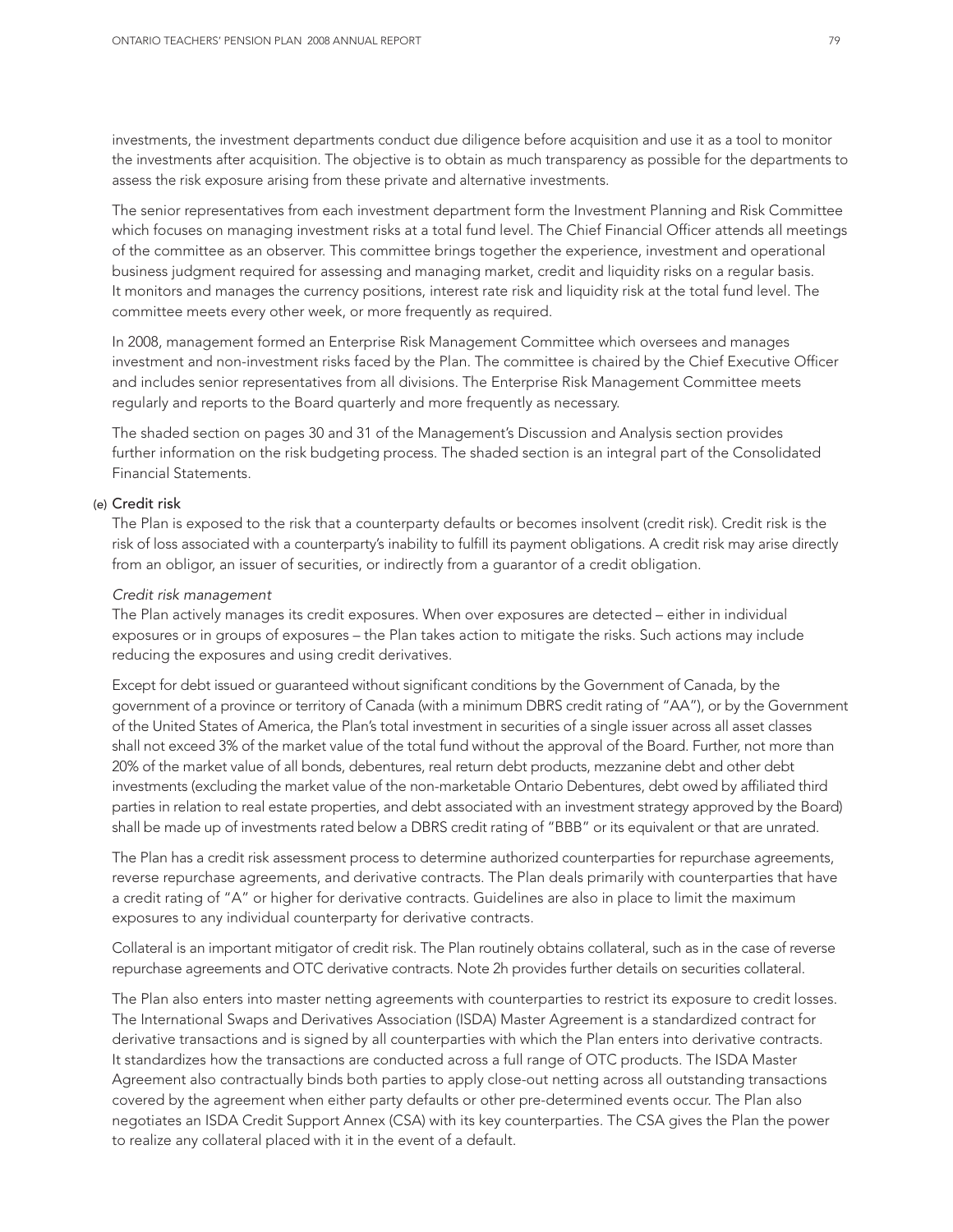#### *Maximum exposure to credit risk before collateral held*

The following table presents the maximum exposure at December 31 to credit risk of balance sheet and offbalance sheet financial instruments, after netting under the ISDA master netting agreement but before taking account of any collateral held. The analysis includes financial assets subject to credit risk only; other financial assets, mainly equity securities, as well as non-financial assets are excluded. For guarantees and loan commitments, the maximum exposure to credit risk is the maximum amount that the Plan would have to pay if the guarantees were to be called upon and the full amount of the loan commitments.

| $$$ millions)                                   | 2008     |
|-------------------------------------------------|----------|
| On balance sheet:                               |          |
| Receivable from the Province of Ontario         | \$2,187  |
| Receivable from brokers                         | 182      |
| Cash                                            | 186      |
| Fixed income                                    |          |
| Debentures                                      | 4,340    |
| <b>Bonds</b>                                    | 21,202   |
| Money-market securities                         | 4,309    |
| Inflation-sensitive investments                 |          |
| Real-rate products                              |          |
| Canadian                                        | 10,325   |
| Non-Canadian                                    | 7,625    |
| Securities purchased under agreements to resell | 3,002    |
| Derivative-related receivables                  | 7,174    |
| Total on balance sheet                          | \$60,532 |
| Off balance sheet:                              |          |
| Guarantees                                      | \$8,521  |
| Loan commitments                                | 975      |
| Total off balance sheet                         | 9,496    |
| Total maximum exposure at December 31           | \$70,028 |

While the Plan's maximum exposure to credit risk is the carrying value of the assets, or, in the case of off-balance sheet items, the amount guaranteed or committed, in most cases the likely exposure is far less due to collateral, credit enhancements (e.g. guarantees in favour of the Plan) and other actions taken to mitigate the Plan's exposure, as described previously.

### *Credit risk concentrations*

As at December 31, 2008, the Plan has a significant concentration of credit risk with the Government of Canada and the Province. This concentration relates primarily to the holding of \$21.2 billion of Government of Canada issued securities, \$4.3 billion of non-marketable Province of Ontario debentures, \$0.7 billion in Province of Ontario bonds, \$2.2 billion receivable from the Province (see note 3), and future provincial funding requirements of the Plan.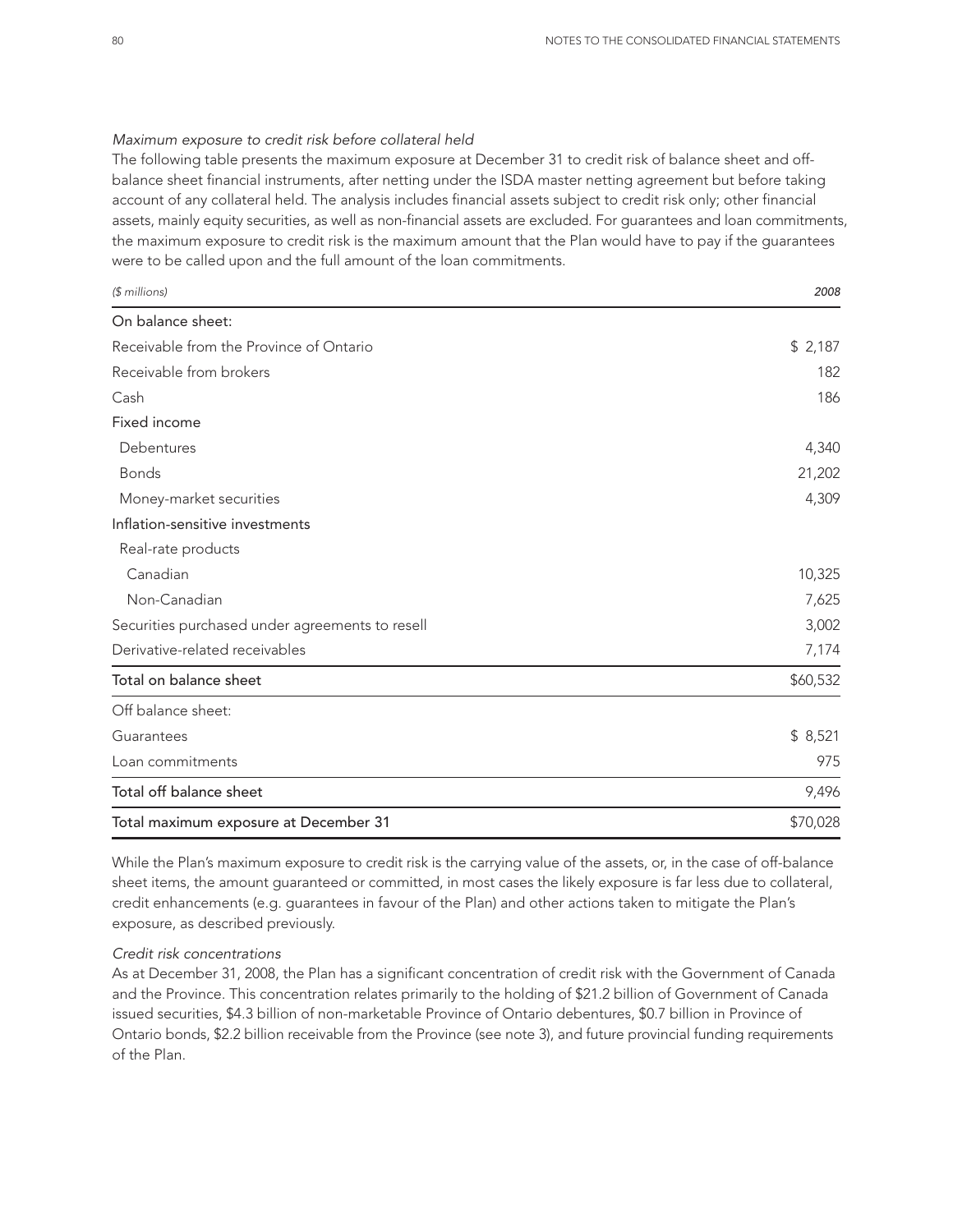#### (f) Market risk

Market risk is the risk of loss that results from fluctuations in equity and commodity prices, interest and foreign exchange rates, and credit spreads. The Plan is exposed to market risk from its investing activities. The level of market risk to which the Plan is exposed varies depending on market conditions, expectations of future price and yield movements and the composition of the asset-mix.

#### *Market risk management*

The Plan manages market risk primarily through diversifying the investments across industry sectors, investment strategies and on a global basis. A variety of derivative contracts are also utilized to manage the Plan's market risk exposures.

#### *Market and credit risk measurement*

The Plan uses a statistical Value-at-Risk (VaR)-type approach, the expected tail loss (ETL) methodology, to measure investment risk comprising of market and credit risk over a one-year horizon at a 99% confidence level. The ETL methodology captures the effect of more extreme loss events than VaR for the same confidence level as it is the average of all the losses in the tail.

In 2008, a new risk report, the Asset Class Risk Report, using the ETL methodology was developed for the Investment Planning and Risk Committee. The new report captures the investment risk exposure by asset class reflecting the risk of potential losses in net assets due to both market and credit risk factors relative to the Plan's pension obligations. Statistically, the Plan would expect to see losses in excess of the risk exposure on the report only 1% of the time over a one year period, subject to certain assumptions and limitations discussed below.

The ETL methodology is a statistical approach that accounts for market volatility and credit risk as well as risk diversification achieved by investing in various products and markets. Risks are measured consistently across all markets and products and can be aggregated to arrive at a single risk number. The one-year 99% ETL number used by the Plan is generated using a historical simulation and bootstrap sampling approach that reflects the expected annual return on the portfolio in the worst 1% of the cases. The Plan currently uses the previous 22 years of market data. When sufficient historical data is not available, proxies and statistical methods are used to complete the data series.

There are limitations to the ETL methodology in use. For example, historical data may not provide the best estimate of future changes. It may fail to capture the correlation in asset returns in extreme adverse market movements which have not occurred in the historical window. The bootstrap sampling approach and long historical window, however, mitigate this limitation to some extent by enabling the generation of a set of scenarios that include extreme adverse events. Another limitation is that the Plan computes the risk relative to pension obligations at the close of the business day. Positions may change substantially during the course of a trading day. These limitations and the nature of the ETL measure mean that the Plan's losses may exceed the risk exposure amounts indicated in any risk reports.

The Plan continuously monitors and enhances the risk calculation methodology, striving for better estimation of risk exposure. The Plan also has a number of initiatives that are underway to enhance the process of collecting the risk system data, particularly for the complex financial instruments that the Plan trades. The new initiatives will focus on the accuracy and completeness of risk system data such as the relevant market information and the data related to the terms and conditions of the financial instruments.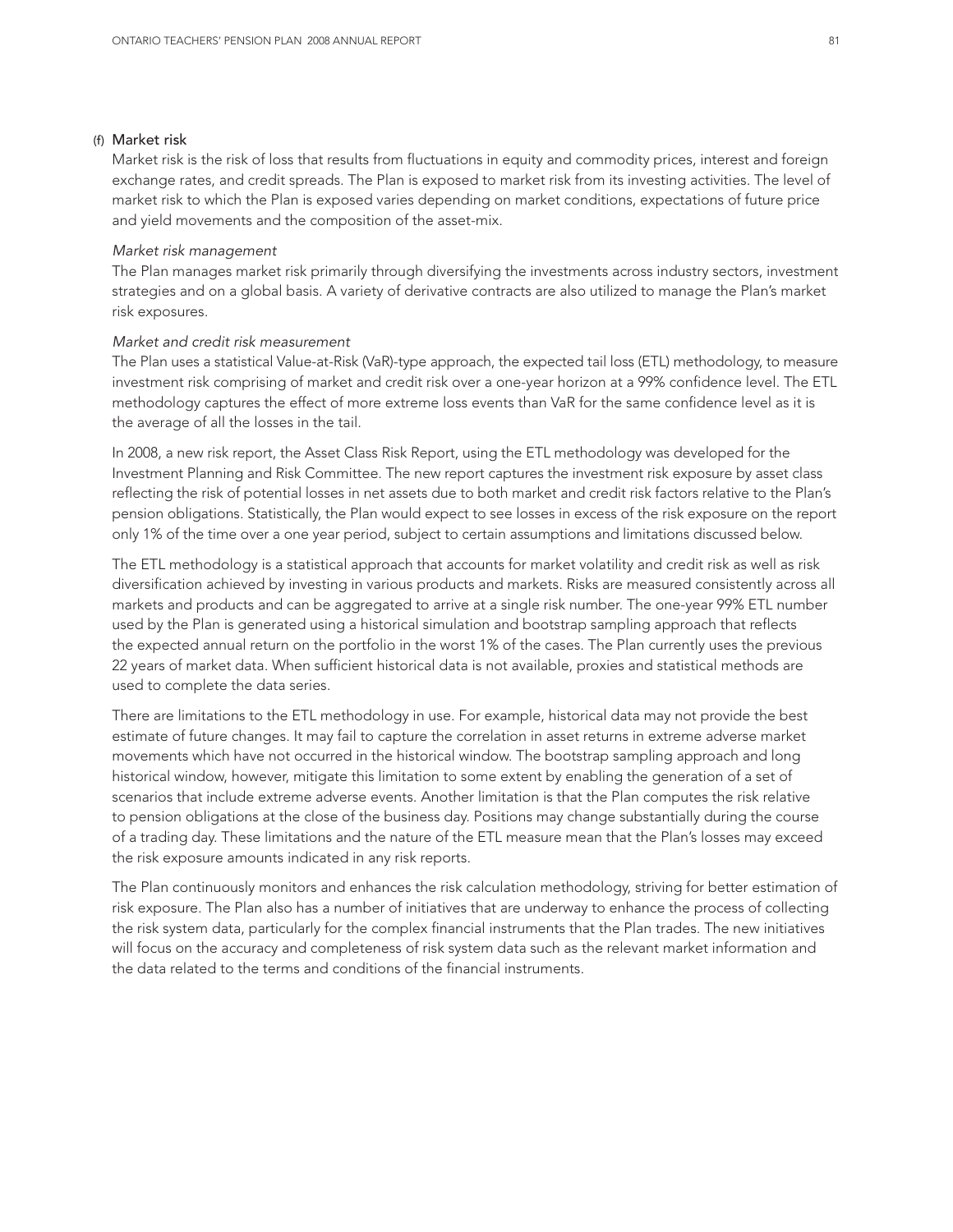The Plan's risk exposure by asset class as at December 31 is as follows:

| $$6$ billions) <sup>(1)</sup>     | 2008   |
|-----------------------------------|--------|
| Equity                            |        |
| Canadian                          | \$3.0  |
| Non-Canadian                      | 15.0   |
| Fixed income                      |        |
| <b>Bonds</b>                      | 4.5    |
| Debt on real estate properties    | 1.0    |
| Money market                      | 8.5    |
| Other                             | 5.0    |
| Inflation-sensitive               |        |
| Real estate, net                  | 6.0    |
| Real-rate products                | 4.0    |
| Infrastructure and timber         | 3.5    |
| Commodities                       | 1.0    |
| Total ETL exposure <sup>(2)</sup> | \$29.0 |

<sup>(1)</sup>Rounded to the nearest \$0.5 billion.

 $^{(2)}$ Total ETL Exposure does not equal the sum of ETL exposure for each asset class because diversification reduces total risk exposure.

#### *Interest rate risk*

Interest rate risk refers to the effect on the market value of the Plan's assets and liabilities due to fluctuations in interest rates. The value of the Plan's assets is affected by short-term changes in nominal and real interest rates. Pension liabilities are exposed to fluctuations in long-term interest rates as well as expectations for salary escalation.

The Plan manages the interest rate risk by using interest rate derivatives as detailed in note 2b to the financial statements. After giving effect to the derivative contracts and investment-related receivables and liabilities discussed in note 2b, a 1% increase in nominal interest rates would result in a decline in the value of the Plan's investments in fixed-income securities of 7% (2007 – 7%). Similarly, a 1% increase in real interest rates would result in a decline in the value of the Plan's investments in real-rate products of 14% (2007 – 16%).

As at December 31, 2008, holding the inflation and salary escalation assumptions constant, a 1% decrease in the assumed long-term real rates of return would result in an increase in the pension liabilities of approximately 17% (2007 – 17%).

#### *Foreign currency risk*

Foreign currency exposure arises from the Plan's holdings of foreign currency-denominated investments and related derivative contracts.

In 2008, the Plan changed its hedging policy at the total fund level. Prior to 2008, the Plan used a currency overlay program to hedge approximately 50% of its foreign currency policy allocation to certain non-North American equities. The new policy does not require a specific percentage of currency exposure or specific currency to be hedged throughout the year. It provides greater flexibility for the Investment Planning and Risk Committee to determine when and how to hedge the foreign currency exposure. At the portfolio level, the Plan hedges its exposure to certain foreign currencies to reduce the impact of currency fluctuations on the value of the foreign investments. The Plan also takes trading positions in foreign currencies with the objective of adding value.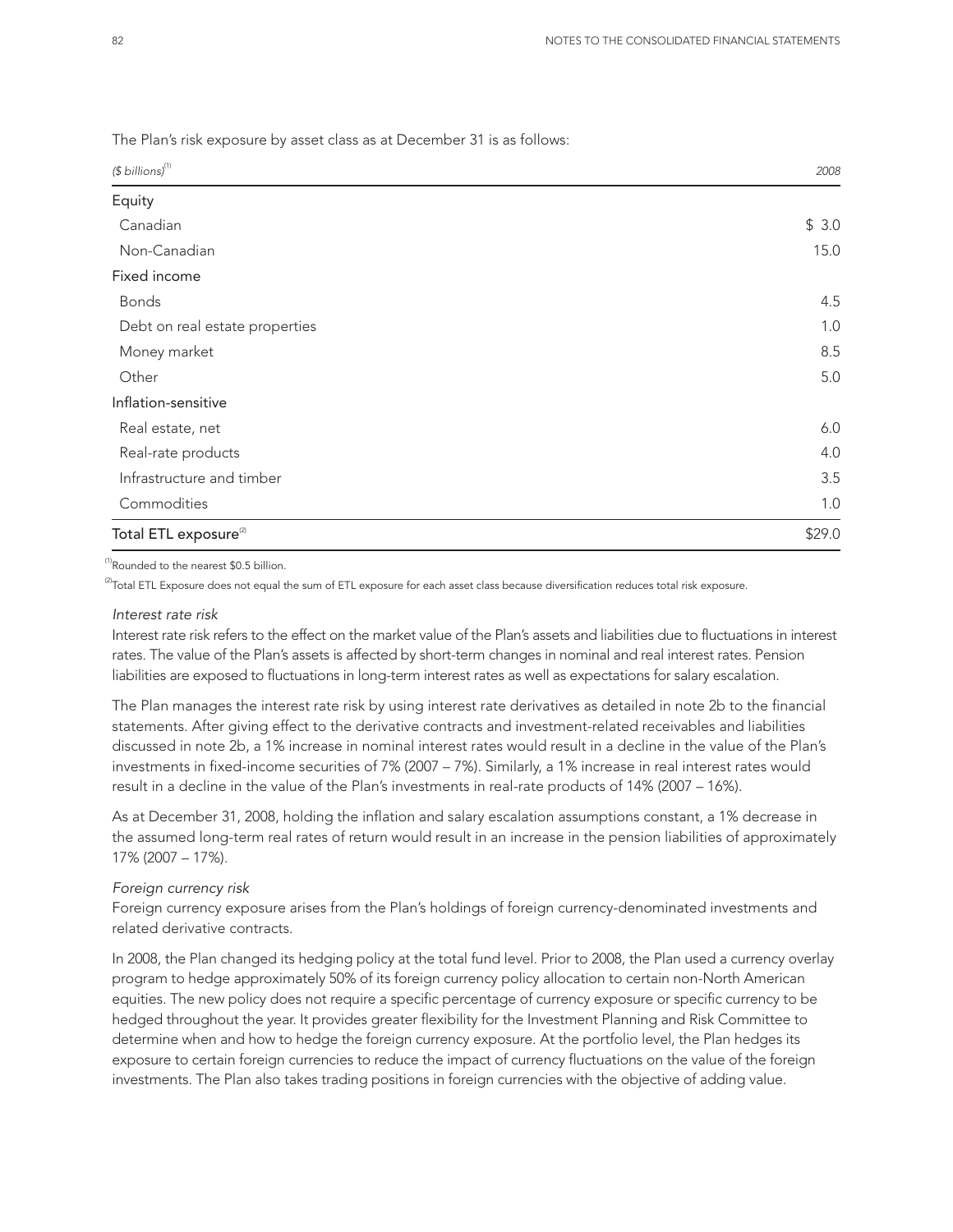| $$$ millions)                 | 2008         | 2007         |
|-------------------------------|--------------|--------------|
| Currency                      | Net Exposure | Net Exposure |
| United States Dollar          | \$22,077     | \$10,279     |
| Euro                          | 4,941        | 5,203        |
| <b>British Pound Sterling</b> | 4,133        | 3,865        |
| <b>Brazilian Real</b>         | 2,494        | 2,740        |
| Australian Dollar             | 2,471        | 2,326        |
| Japanese Yen                  | 2,304        | 895          |
| Chilean Peso                  | 1,120        | 644          |
| Swiss Franc                   | 850          | (292)        |
| Norwegian Krone               | (620)        | 1,039        |
| South Korean Won              | 422          | 1,047        |
| Other                         | 1,468        | 3,153        |
|                               | \$41,660     | \$30,899     |

As at December 31, the Plan had investments exposed to foreign currency. In Canadian dollars this exposure is as follows:

The impact of a change in the exchange rate between Canadian dollars and any of the major currencies would be:

- A higher or lower value of investments denominated in the foreign currency
- A higher or lower investment income, arising from changes in the exchange rates used to translate items in the consolidated financial statements

#### (g) Liquidity risk

Liquidity risk refers to the risk that the Plan does not have sufficient cash to meet its current payment liabilities and acquire investments in a timely and cost-effective manner. Liquidity risk is inherent in the Plan's operations and can be impacted by a range of situation specific and market-wide events including, but not limited to, credit events and significant movements in the market.

#### *Liquidity risk management*

The liquidity position of the Plan is analyzed daily to ensure the Plan maintains at least 1% of its assets in unencumbered Canadian treasury bills. The Plan also manages its liquidity by holding additional unencumbered Government of Canada securities (bonds, treasury bills and real-rate bonds) and U.S. Government securities that are available for repurchase agreements so that the Plan is able to withstand the liquidity effects of an equity market downturn that have 1-in-10 and 1-in-100 chance of occurring over a three-month time horizon. The Plan's liquidity position is periodically tested by simulations of major events such as significant movements in the market.

#### *Liquid assets*

The Plan maintains a portfolio of highly marketable assets including Canada and U.S. government bonds that can be sold or funded on a secured basis as protection against any unforeseen interruption to cash flow. The fair value of the Canada and U.S. government bonds is \$28,816 million as at December 31, 2008 (2007 – \$27,174 million). The Plan also has publicly traded equities of \$18,353 million (2007 – \$28,156 million) which are listed on major recognized stock exchanges. These securities are readily realizable and convertible to cash.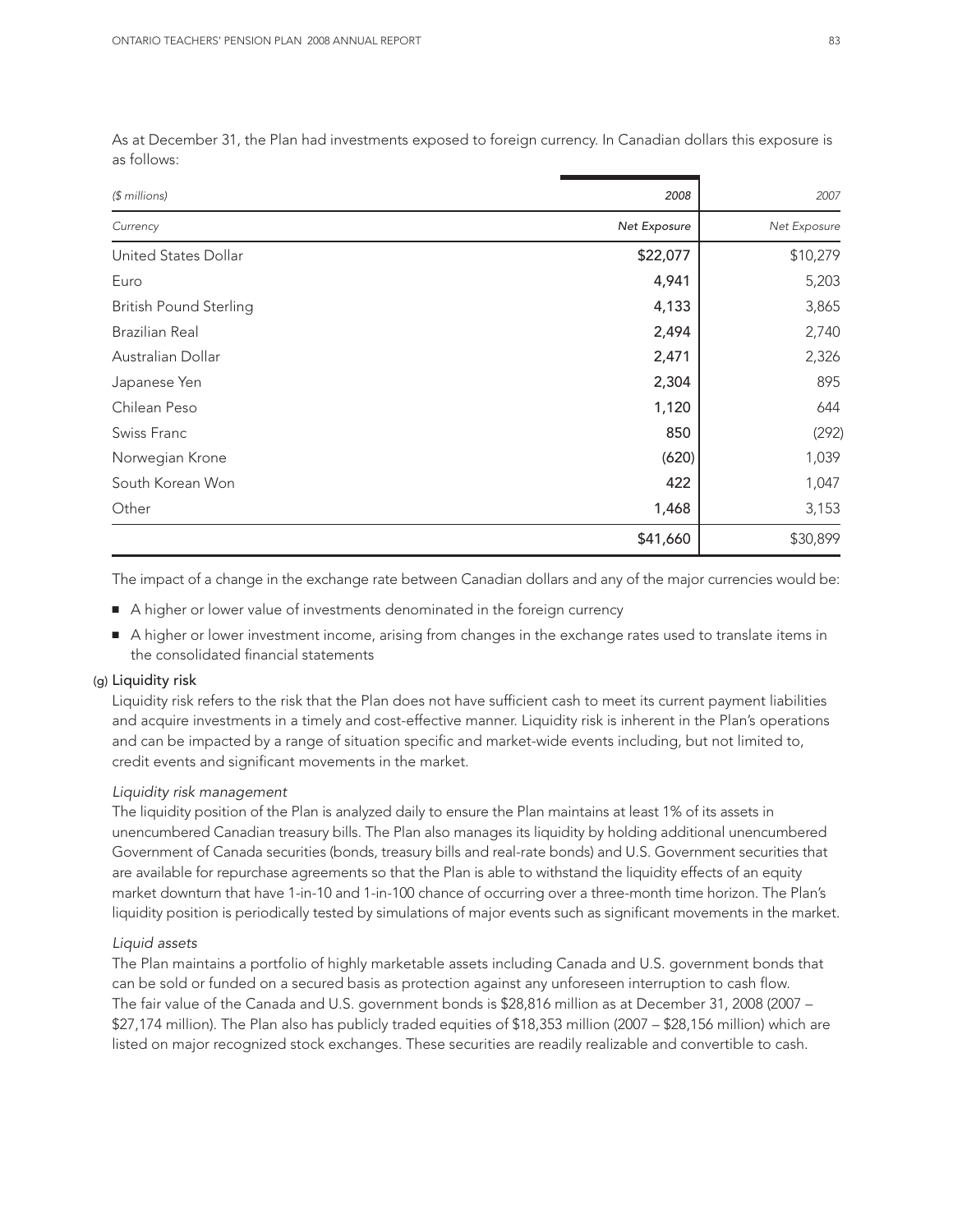#### *Contractual maturity*

The Plan holds all investments and investment-related liabilities for trading purposes. Liquidity risk on these items is not managed on the basis of contractual maturity since they are not held for settlement according to such maturity and will frequently be settled before contractual maturity at fair value. Therefore all investments and investment-related liabilities (other than the consolidated liabilities from subsidiaries, VIEs and joint ventures) are considered to mature within one year.

The Plan also has consolidated liabilities from subsidiaries, VIEs and joint ventures as it consolidates subsidiaries and VIEs and proportionately consolidates joint ventures in accordance with Canadian generally accepted accounting principles. However, the Plan does not have any contractual obligation related to the consolidated liabilities to deliver cash or other financial assets to another party or to exchange any financial instruments with another party under conditions that are potentially unfavorable to the Plan. The Plan's other liabilities include due to brokers, accounts payable and accrued liabilities that are due within one year. The Plan's investmentrelated liabilities by maturity as at December 31 are as follows:

| (\$ millions)                                         |                    |                      |                    | 2008        |
|-------------------------------------------------------|--------------------|----------------------|--------------------|-------------|
|                                                       | Within<br>One Year | One to<br>Five Years | Over<br>Five Years | Total       |
| Securities sold under agreements to repurchase        | \$(20,569)         | \$                   | \$                 | \$(20,569)  |
| Securities sold but not yet purchased                 |                    |                      |                    |             |
| Fixed income                                          | (1,808)            |                      |                    | (1,808)     |
| Equities                                              | (155)              |                      |                    | (155)       |
| Joint ventures                                        | (753)              | (1,609)              | (2, 582)           | (4,944)     |
| Subsidiaries and VIEs                                 | (1,768)            | (1,070)              | (4,034)            | (6, 872)    |
| Real estate                                           | (487)              | (1,907)              | (806)              | (3,200)     |
| Cash collateral received under credit support annexes | (142)              |                      |                    | (142)       |
| Derivative-related, net                               | (9,254)            |                      |                    | (9, 254)    |
| Total                                                 | $$$ (34,936)       | \$(4,586)            | (7, 422)           | \$(46, 944) |

## (h) Securities collateral

Canadian and U.S. government securities with a fair value of \$2,331 million (2007 – \$1,124 million) have been deposited or pledged with various financial institutions as collateral or margin. The Plan is not allowed to pledge the same securities with other financial institutions or sell them to another entity unless the Plan could substitute such securities with other securities that the counterparties accept.

Canadian and U.S. government securities with a fair value of \$712 million (2007 – \$431 million) have been received from various financial institutions as collateral. The Plan holds the collateral received as long as the Plan is not a defaulting party or an affected party in connection with a specified condition listed on the contractual agreements and there is no early termination of the contractual agreement. The Plan is permitted to sell or repledge the collateral in the absence of default by the owner of the collateral but it has not sold or repledged any collateral as of December 31, 2008.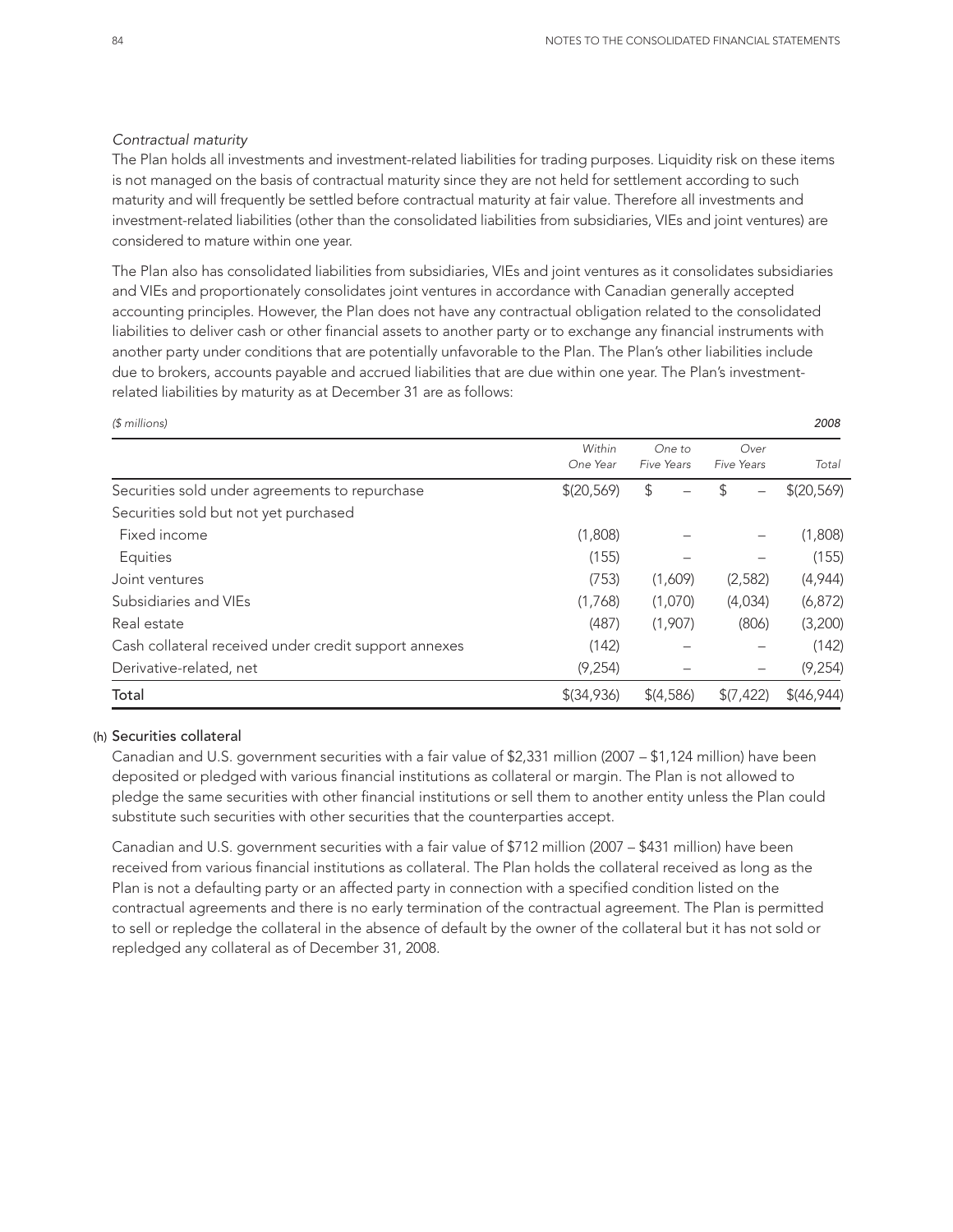## NOTE 3. Receivable from the Province of Ontario

The receivable from the Province consists of required matching contributions and interest thereon.

| $$$ millions)               | 2008    | 2007    |
|-----------------------------|---------|---------|
| Contributions receivable    | \$2,120 | \$1,791 |
| Accrued interest receivable | 67      | 48      |
|                             | \$2,187 | \$1,839 |

The receivable as at December 31, 2008 from the Province consists of \$1,070 million, which was received in January 2009, and an estimated \$1,117 million to be received with interest in 2010. The receivable as at December 31, 2007 from the Province consisted of \$808 million, which was received in January 2008, and an initial estimate of \$1,031 million to be received in January 2009.

## NOTE 4.

## Actuarial asset value adjustment

The actuarial value of net assets available for benefits is determined by reference to market rates consistent with assumptions underlying the valuation of accrued pension benefits. The adjustment represents accumulated deferred net loss/(gains), being the unamortized difference between the actual, and management's best estimate of, return on the Plan's equity investments (including real estate, commodities, alternative investments, and infrastructure and timber). Annual returns that are in excess of (gains) or below (losses) management's best estimate of returns are amortized over five years. The change in actuarial asset value adjustment for the year was \$23,153 million (2007 – \$7,535 million).

Fixed income securities are valued at fair value on a basis consistent with the discount rate used to value the Plan's accrued pension benefits, and therefore do not give rise to the need for an adjustment to net assets.

|               | Unamortized<br>(Gains)/Losses | Unamortized (Gains)/Losses<br>To Be Recognized In |         |         | Unamortized<br>(Gains)/Losses |             |
|---------------|-------------------------------|---------------------------------------------------|---------|---------|-------------------------------|-------------|
| $$$ millions) | 2008                          | 2009                                              | 2010    | 2011    | 2012                          | 2007        |
| 2004          | \$                            | \$                                                | \$      | \$      | \$<br>-                       | (727)<br>\$ |
| 2005          | (1, 186)                      | (1, 186)                                          |         |         | -                             | (2, 372)    |
| 2006          | (2,536)                       | (1,268)                                           | (1,268) |         | -                             | (3,804)     |
| 2007          | 2,456                         | 819                                               | 819     | 818     | $\overline{\phantom{0}}$      | 3,274       |
| 2008          | 20,790                        | 5,198                                             | 5,198   | 5,197   | 5,197                         |             |
|               | \$19,524                      | \$3,563                                           | \$4,749 | \$6,015 | \$5,197                       | \$(3,629)   |

The following schedule summarizes the composition of the actuarial asset value adjustment as at December 31: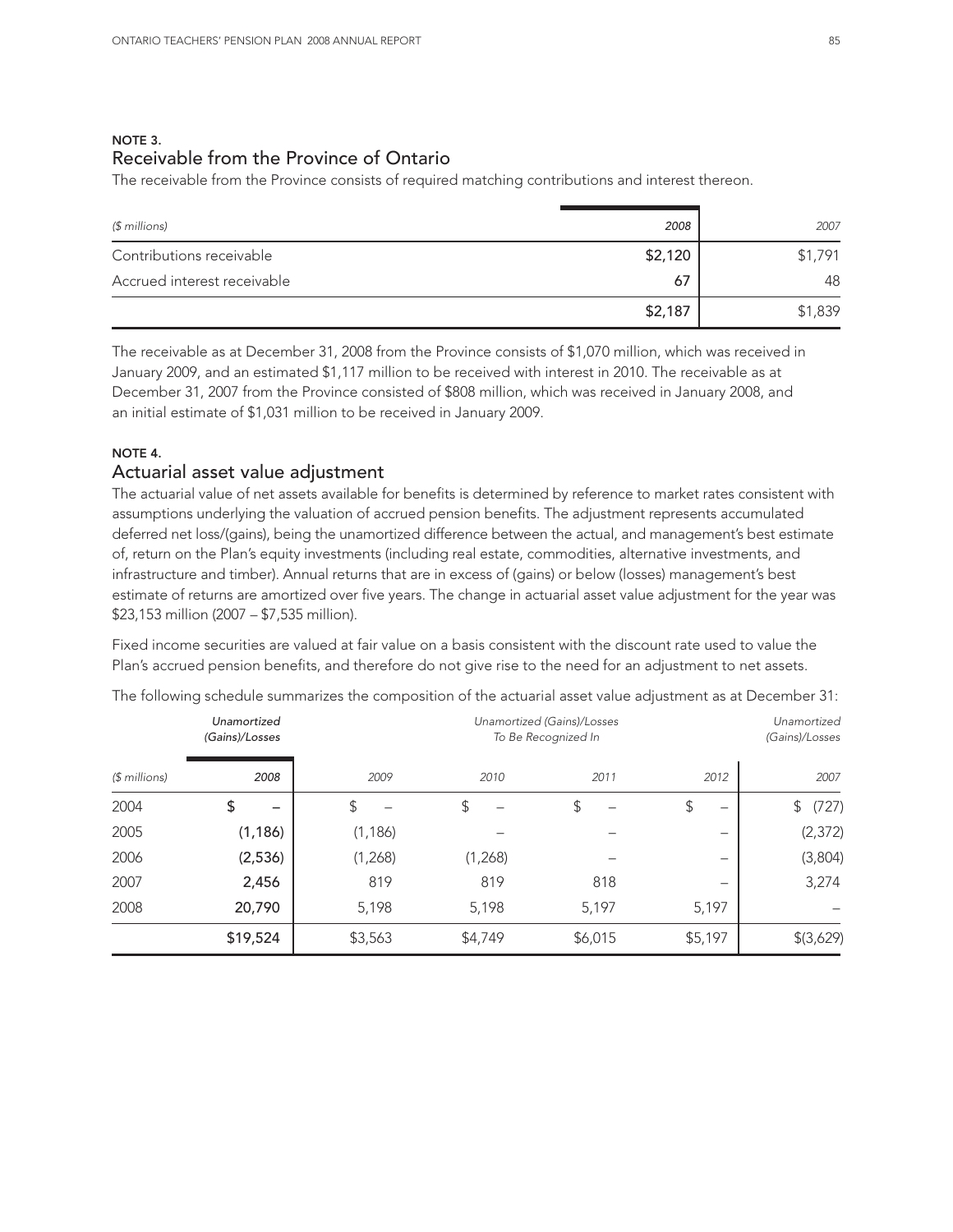## NOTE 5. Accrued pension benefits

#### (a) Actuarial assumptions

The actuarial assumptions used in determining the value of accrued pension benefits of \$118,141 million (2007– \$115,459 million) reflect management's best estimate of future economic events and involve both economic and non-economic assumptions. The non-economic assumptions include considerations such as mortality as well as withdrawal and retirement rates. The primary economic assumptions include the discount rate, salary escalation rate and the inflation rate. The discount rate is based on the market rate, as at the valuation date, of long-term Government of Canada real-return bonds, which have characteristics similar to the Plan's liabilities, plus 50 basis points to reflect the credit risk of the Province of Ontario. The inflation rate is the difference between the yield on Government of Canada long-term nominal bonds and Government of Canada real-return bonds. The salary escalation rate incorporates the inflation rate assumption and long-term expectation of growth in real wages. A summary of the primary economic assumptions, as at December 31, is as follows:

|                        | 2008  | 2007  |
|------------------------|-------|-------|
| Discount rate          | 4.00% | 4.65% |
| Salary escalation rate | 2.35% | 3.20% |
| Inflation rate         | 1.35% | 2.20% |
| Real rate              | 2.65% | 2.45% |

The primary economic assumptions were changed as a result of changes in capital markets during 2008. These changes resulted in a net decrease in the value of accrued pension benefits of \$2,319 million (2007– \$2,594 million). In 2007, changes in non-economic assumptions increased the value of accrued pension benefits by \$3,086 million. There were no changes to the non-economic assumptions in 2008. The changes in economic and non-economic assumptions resulted in a net decrease in the value of accrued pension benefits of \$2,319 million (2007 – \$492 million increase).

#### (b) Plan provisions

The Plan was amended in 2008 to introduce conditional inflation protection for credit accrued after 2009 as described in paragraph (f) of the Description of Plan note and to alter the re-employment provisions for pensioners. No material amendments were made to the Plan provisions in 2007.

#### (c) Experience gains and losses

Experience losses of \$386 million (2007 – \$18 million gains) arose from differences between the actuarial assumptions and actual results.

#### NOTE 6.

### Investments in joint ventures

The Plan's proportionate share of the fair value of assets and liabilities in joint ventures as at December 31, 2008 (excluding joint ventures related to real estate which are disclosed in note 8) is \$7,783 million (2007 – \$5,923 million) and \$4,944 million (2007 – \$3,995 million), respectively.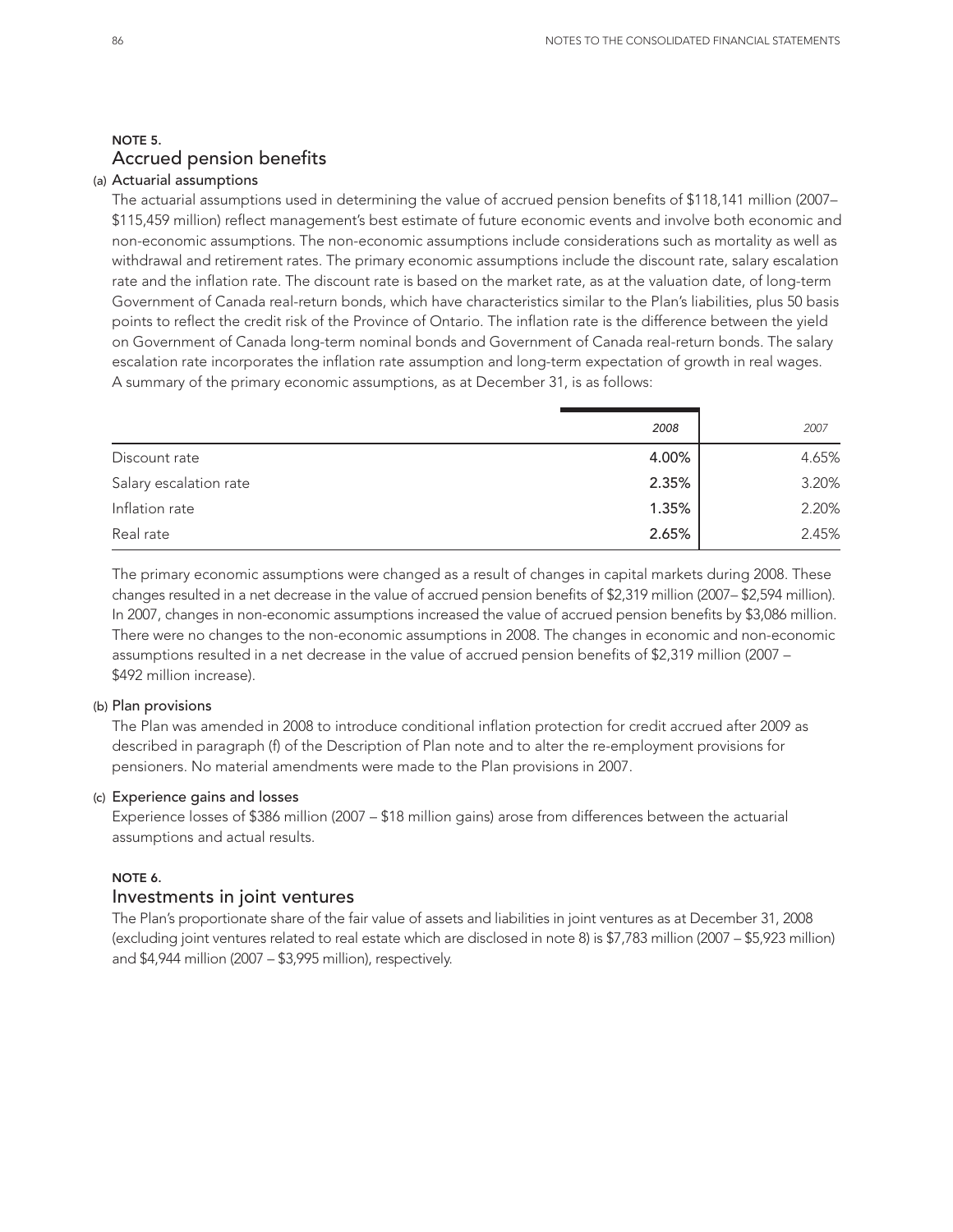#### NOTE 7.

## Consolidation of subsidiaries and variable interest entities

## Subsidiaries and variable interest entities

The Plan's fair value of assets and liabilities of subsidiaries (excluding the real estate subsidiaries included in note 8) and VIEs at December 31, 2008 is \$11,198 million (2007 – \$14,675 million) and \$6,872 million (2007 – \$8,693 million), respectively.

#### Subsidiaries

In 2008, the Plan invested total cash of US\$518 million in mezzanine debt and equity securities to acquire a 98.6% interest in Aquilex Holdings, LLC (Aquilex). Aquilex is a provider of mission-critical and routine maintenance, repair and industrial cleaning services to the oil refining, fossil and nuclear power generation, petrochemical and waste-to-energy industries in the United States and Europe. On the date of acquisition, the consideration paid represented the cumulative fair value of the net assets.

## NOTE 8.

## Investment in real estate

## (a) Investment in real estate

The Plan's investment in real estate, which is comprised of real estate-related investments that are either owned or managed on behalf of the Plan by The Cadillac Fairview Corporation Limited, a wholly-owned subsidiary, as at December 31, is as follows:

|                   | 2008     |            | 2007     |
|-------------------|----------|------------|----------|
| <b>Fair Value</b> | Cost     | Fair Value | Cost     |
|                   |          |            |          |
| \$15,323          | \$11,265 | \$15,110   | \$10,457 |
| 1,091             | 1,384    | 1,550      | 1,205    |
| 266               | 266      | 192        | 192      |
| 16,680            | 12,915   | 16,852     | 11,854   |
|                   |          |            |          |
| 2,676             | 2,658    | 2,945      | 2,996    |
| 524               | 493      | 495        | 432      |
| 3,200             | 3,151    | 3,440      | 3,428    |
| \$13,480          | \$9,764  | \$13,412   | \$8,426  |
|                   |          |            |          |

(1)As at December 31, 2008, U.S. Dollar and British Pound Sterling assets have been hedged by way of foreign currency forward contracts for a notional amount of \$2,276 million (2007 – \$2,188 million) with a combined fair value of \$(13) million (2007 – \$(3) million).

(2)Includes the proportionate share of assets and liabilities in real estate joint ventures of \$3,435 million (2007 – \$3,132 million) and \$1,030 million (2007 – \$853 million), respectively.

(3)As at December 31, 2008, investments include a total return equity swap with a notional value of \$191 million and a fair value of \$2 million.

(4)As at December 31, 2008, there are no contingent liabilities for the obligations of certain co-owners (2007 – \$4 million).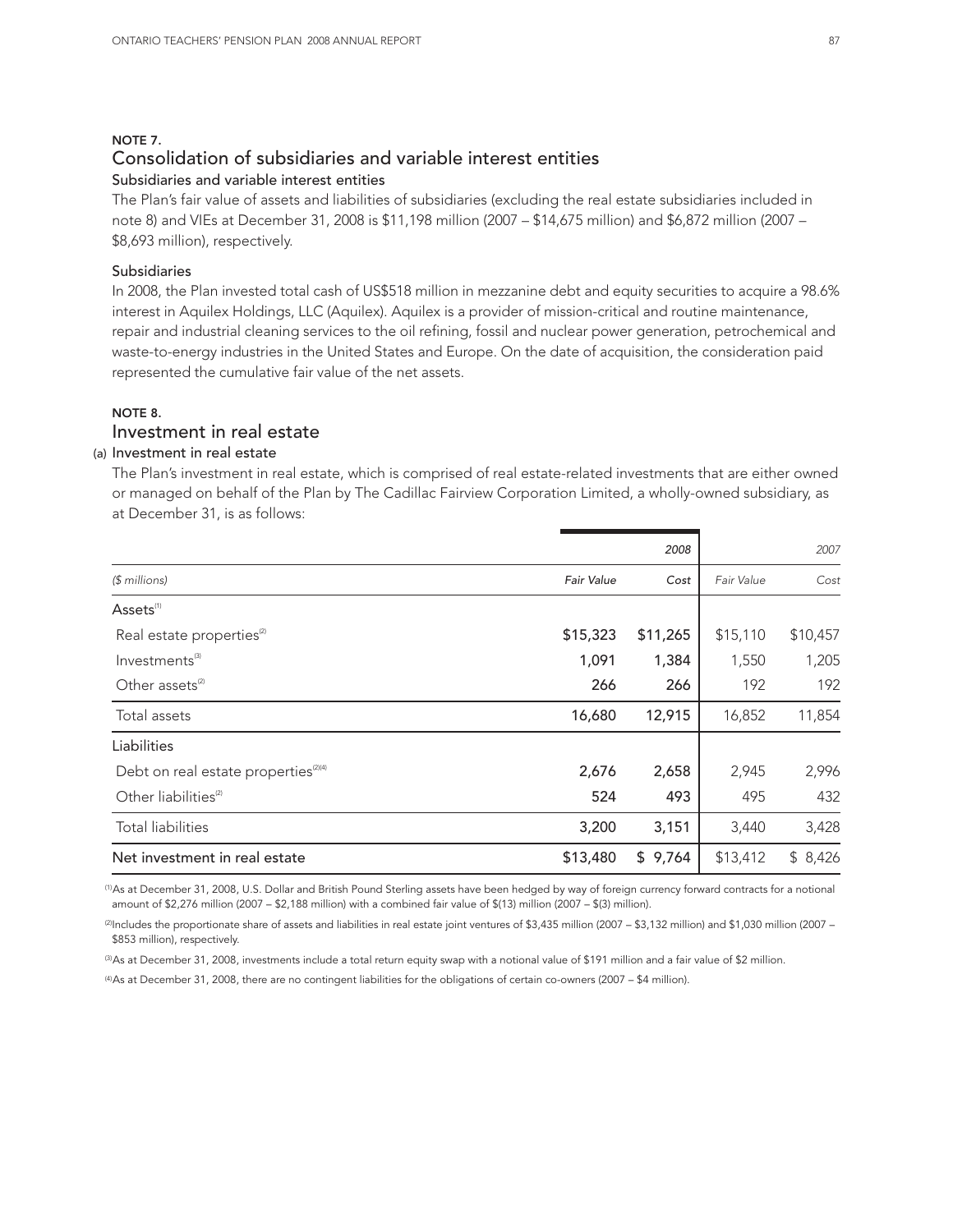#### (b) Real estate (loss)/income

The Plan's real estate (loss)/income for the year ended December 31, is as follows:

| $$$ millions)                                                                  | 2008        | 2007    |
|--------------------------------------------------------------------------------|-------------|---------|
| Revenue                                                                        |             |         |
| Rental                                                                         | \$1,631     | \$1,586 |
| Investment                                                                     | 77          | 27      |
|                                                                                | 1,708       | 1,613   |
| <b>Expenses</b>                                                                |             |         |
| Property operating                                                             | 744         | 725     |
| General and administrative                                                     | 11          | 25      |
| Other <sup>(8)</sup>                                                           | 17          | 13      |
|                                                                                | 772         | 763     |
| Operating income (note 9)                                                      | 936         | 850     |
| Interest expense (note 9)                                                      | (158)       | (189)   |
|                                                                                | 778         | 661     |
| Net investment (loss)/gain on real estate assets <sup>(5)(7)</sup>             | (1,665)     | 1,260   |
| Net investment (loss)/gain on debt on real estate properties <sup>(6)(7)</sup> | (68)        | 145     |
| Net real estate (loss)/income                                                  | \$<br>(955) | \$2,066 |

(5)Includes unrealized net loss on real estate assets and other liabilities, of \$1,201 million (2007 – gains of \$906 million).

(6)Includes unrealized net loss on debt on real estate properties of \$69 million (2007 – gains of \$146 million).

(7)This amount is included in net realized and unrealized (loss)/gain on investments shown in note 9.

(8)Includes transaction costs of \$10 million in 2008 (2007 – \$6 million).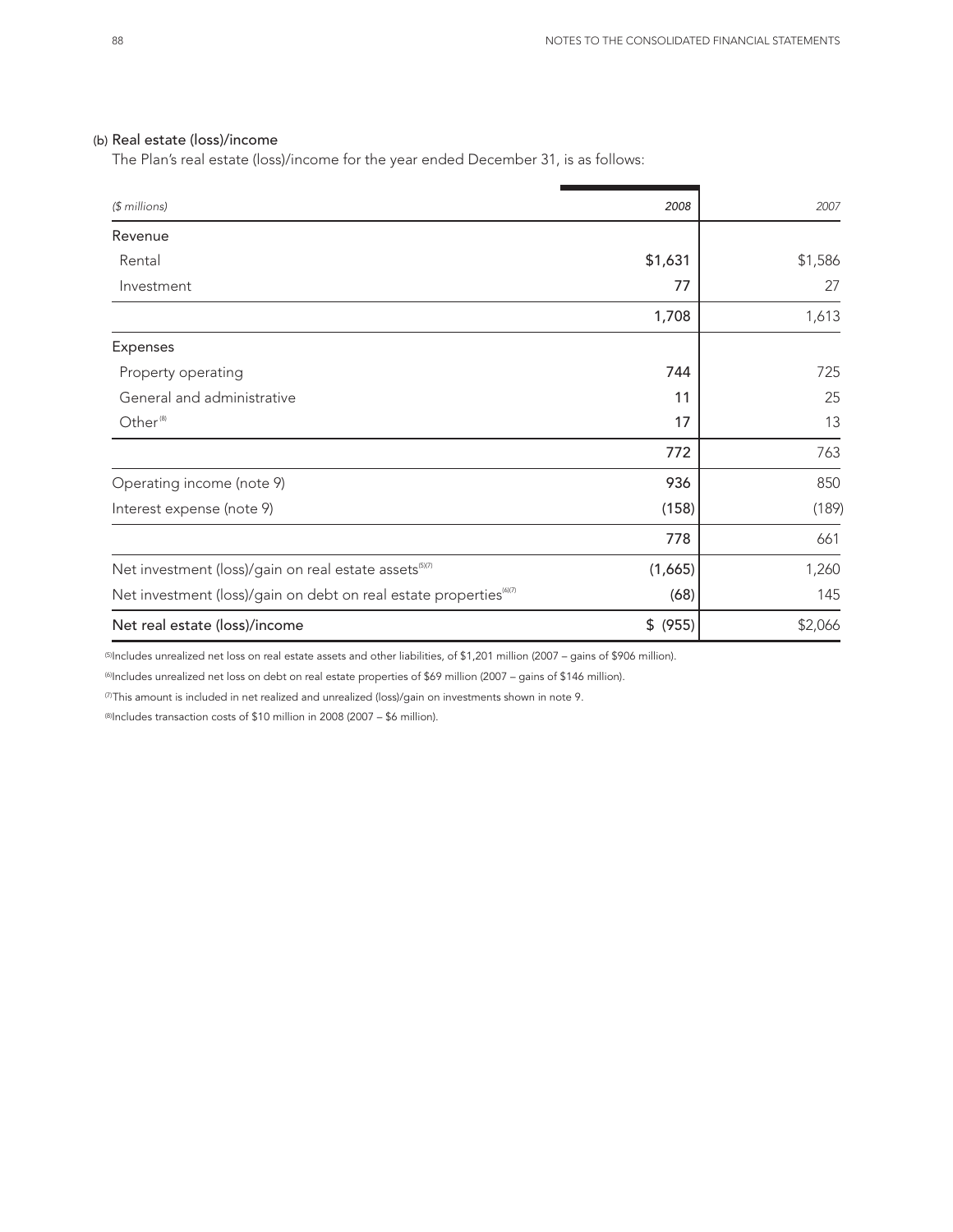## NOTE 9. Investment (loss)/income

## (a) Investment (loss)/income before allocating net realized and unrealized (losses)/gains on investments, direct management fees and transaction costs to asset classes

Investment income, before allocating the net realized and unrealized gains on investments and transaction costs to asset classes, for the year ended December 31, is as follows:

| (\$ millions)                                                               | 2008       | 2007      |
|-----------------------------------------------------------------------------|------------|-----------|
| Fixed income interest                                                       |            |           |
| Debentures                                                                  | \$<br>476  | \$<br>690 |
| Money-market securities                                                     | 104        | 219       |
| <b>Bonds</b>                                                                | 1,409      | 1,138     |
| Net repo interest expense                                                   | (557)      | (457)     |
| Net swap interest expense                                                   | (440)      | (1, 541)  |
| Real estate interest expense (note 8b)                                      | (158)      | (189)     |
|                                                                             | 834        | (140)     |
| Equity dividend income                                                      |            |           |
| Canadian equity                                                             | 204        | 408       |
| Non-Canadian equity                                                         | 1,042      | 979       |
|                                                                             | 1,246      | 1,387     |
| Inflation-sensitive investment income                                       |            |           |
| Real estate operating income (note 8b)                                      | 936        | 850       |
| Real-rate products                                                          |            |           |
| Canadian                                                                    | 220        | 216       |
| Non-Canadian                                                                | 111        | 90        |
| Infrastructure and timber                                                   | 385        | 380       |
|                                                                             | 1,652      | 1,536     |
|                                                                             | 3,732      | 2,783     |
| Net realized and unrealized (loss)/gain on investments <sup>(1)(2)(3)</sup> | (22, 499)  | 1,971     |
| Direct management fees <sup>(4)</sup>                                       | (168)      |           |
| <b>Transaction costs</b>                                                    | (104)      | (76)      |
| Investment (loss)/income                                                    | \$(19,039) | \$4,678   |

 $<sup>(1)</sup>$ Includes unrealized net losses of \$16,330 million (2007 –\$8,152 million).</sup>

 $^{(2)}$ Includes net foreign currency losses of \$3,066 million (2007 – gains of \$2,193 million).

 $\overset{\scriptscriptstyle(3)}{\scriptstyle\rm II}$ ncludes a net loss of \$2,518 million, representing the change in fair values estimated using a valuation technique based on assumptions that are not supported by prices from observable current market transactions in the same instrument (i.e., without modification or repackaging) and not based on available observable market data was recognized in net income for the year.

 $^{(4)}$ Includes Private Equity fund management fees and external manager fees. On January 1, 2008, the Plan began deducting all direct management fees from investment income. In previous years, Private Equity fund management fees were included in its original asset class as a reduction to investment income while external manager fees from other asset classes were classified as administrative expenses. Comparative figures have not been restated because the difference is not material.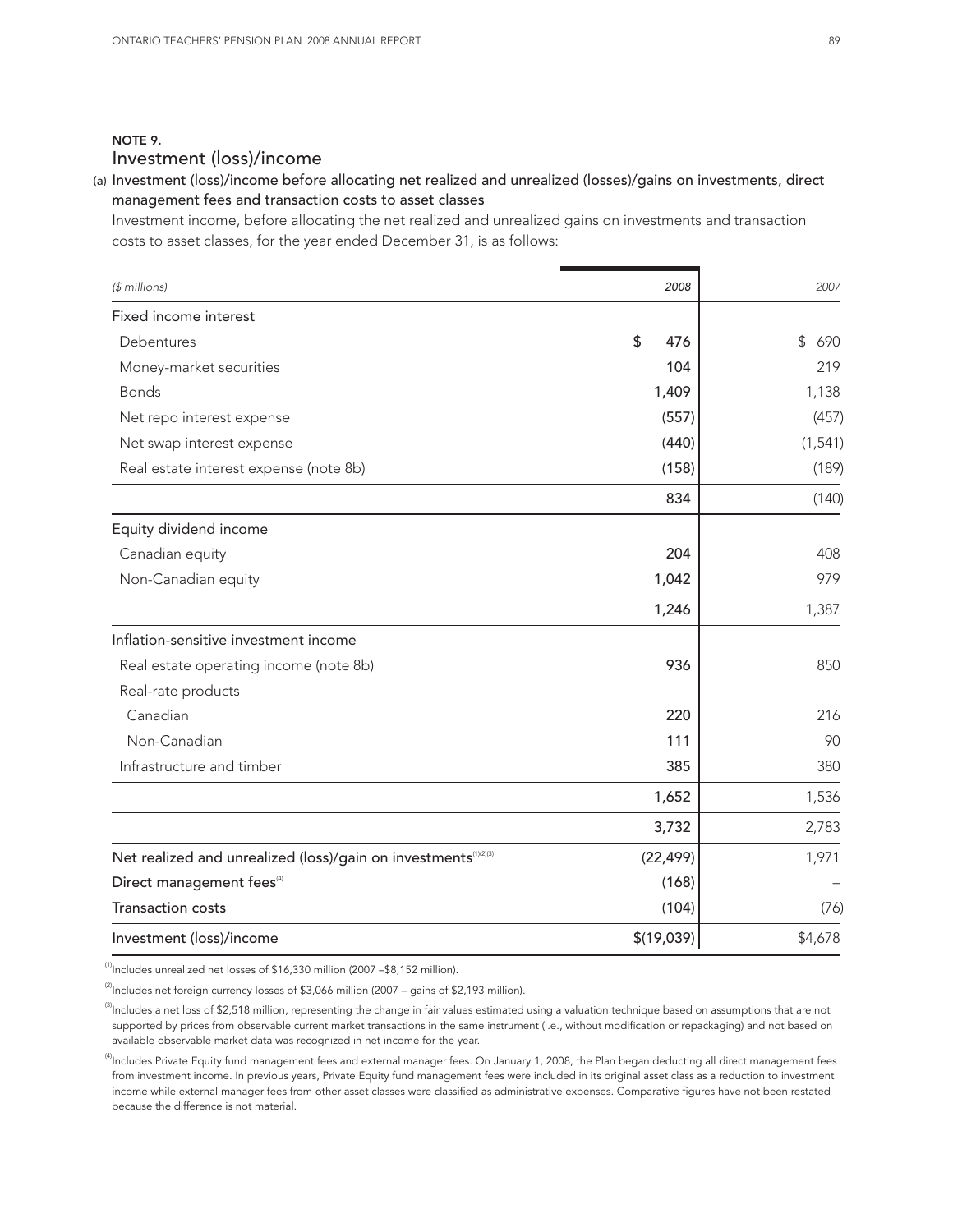#### (b) Investment (loss)/income

Investment (loss)/income by asset class, after allocating net realized and unrealized gains and losses on investments, direct management fees, and transaction costs for the year ended December 31, is as follows:

| $$$ millions)                   | 2008       | 2007    |
|---------------------------------|------------|---------|
| Fixed income                    | \$ (6,004) | \$472   |
| Canadian equity                 | (3,792)    | 2,272   |
| Non-Canadian equity             | (9,589)    | (1,206) |
| Inflation-sensitive investments | 346        | 3,140   |
|                                 | \$(19,039) | \$4,678 |

### NOTE 10.

## Investment returns and related benchmark returns

Investment returns and related benchmark returns by investment asset class for the year ended December 31 are as follows:

|                                                |                       | 2008                               |                       | 2007                               |
|------------------------------------------------|-----------------------|------------------------------------|-----------------------|------------------------------------|
| (percent)                                      | Investment<br>Returns | Investment<br>Benchmark<br>Returns | Investment<br>Returns | Investment<br>Benchmark<br>Returns |
| Fixed income <sup>(1)</sup>                    | $(43.6)\%$            | 12.0%                              | 5.4%                  | 9.6%                               |
| Canadian equity <sup>(2)</sup>                 | (27.5)                | (31.2)                             | 14.5                  | 9.8                                |
| Non-Canadian equity <sup>(2)</sup>             | (23.0)                | (26.4)                             | (5.4)                 | (5.6)                              |
| Inflation-sensitive investments <sup>(2)</sup> | 0.2                   | 6.8                                | 7.0                   | 2.9                                |
| Total Plan                                     | $(18.0)\%$            | $(9.6)$ %                          | 4.5%                  | 2.3%                               |

 $^{\text{\tiny{(1)}}}$ Includes currency policy hedge trading, internal absolute return strategy investments and alternative investments. The currency policy hedge trading was eliminated effective April 1, 2008.

 $^{(2)}$ On September 1, 2007, the Plan commenced the inclusion of transaction costs in the calculation of investment returns for the year ended on December 31, 2007. All transaction costs incurred in 2007 prior to September 1, 2007 were included in investment returns except for \$11 million. The impact of excluding these transactions costs is not material to the investment returns for the asset class or total Plan.

Investment returns have been calculated in accordance with the acceptable methods set forth by the CFA Institute and the Pension Investment Association of Canada.

The Plan identifies benchmarks to evaluate the investment management performance. The performance of each asset class is measured against benchmarks that simulate the results based on the investment strategies employed by the investment managers identified for the asset class.

The total Plan return is measured against a Canadian dollar-denominated composite benchmark produced by aggregating returns from each of the policy asset class benchmarks, using the Plan's asset-mix policy weights.

Effective March 1, 2008, certain benchmarks have been revised to reflect changes in investment strategy and objectives.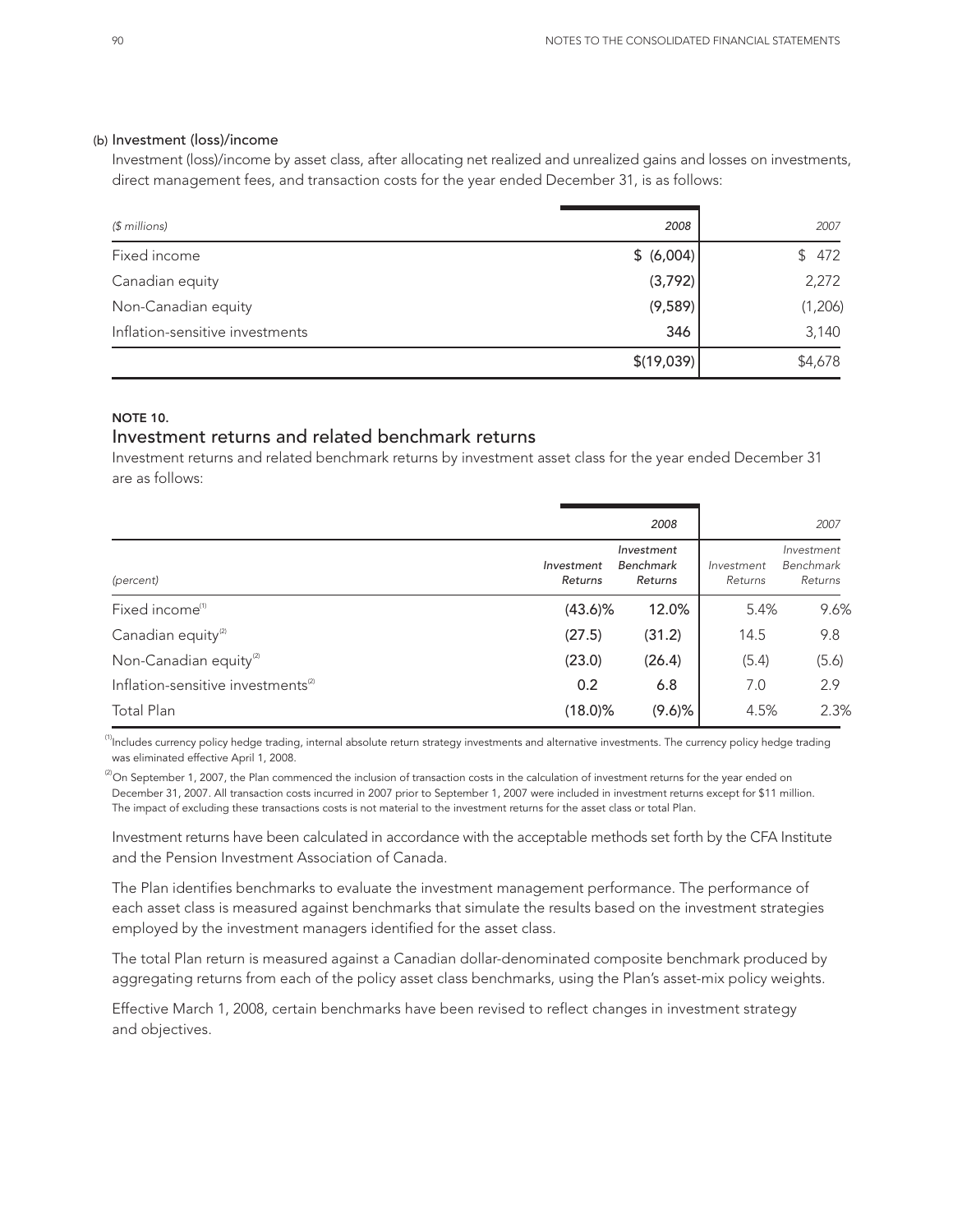### NOTE 11. Statutory actuarial valuations

Statutory actuarial valuations are prepared periodically to determine the funding requirements of the Plan. Until 2007, active members were required to contribute 7.3% of the portion of their salaries covered by the CPP and 8.9% of salaries above this level. Member contributions are matched by the Province and other employers. In addition, the Funding Management Policy established by the co-sponsors provides procedures for the co-sponsors to determine contributions and benefits.

Under an agreement between the co-sponsors, contribution rates are as follows:

|                                           |                | <b>Members</b>     |                | Government and Designated Employers       |
|-------------------------------------------|----------------|--------------------|----------------|-------------------------------------------|
| Contribution Rate on Portion of Salaries: |                |                    |                | Contribution Rate on Portion of Salaries: |
| (percent)                                 | Covered by CPP | Not Covered by CPP | Covered by CPP | Not Covered by CPP                        |
| 2007                                      | 9.3%           | 10.9%              | 9.3%           | 10.9%                                     |
| 2008                                      | 9.6%           | 11.2%              | 10.4%          | 12.0%                                     |
| 2009                                      | 10.4%          | 12.0%              | 10.4%          | 12.0%                                     |

The actuarial methods used to prepare statutory actuarial valuations are different than those used to prepare a financial statement actuarial valuation and the amounts disclosed in these consolidated financial statements. The statutory actuarial valuations use a valuation method which takes into account future benefits to be earned and future contributions to be made by members of the Plan as at the valuation date.

The most recent statutory actuarial valuation that has been filed with regulatory authorities was prepared as at January 1, 2008 by Mercer (Canada) Limited and disclosed a funding surplus of \$16 million.

Using the assumptions prescribed by the Funding Management Policy, the estimate of the funding deficit is approximately \$2,519 million as at January 1, 2009, assuming no change to the contribution rates, and that conditional indexing for post-2009 service will be at the 100% level. A funding valuation is not required to be filed with FSCO until 2011.

## NOTE 12. **Contributions**

| $$$ millions)                      | 2008    | 2007    |
|------------------------------------|---------|---------|
| Members                            |         |         |
| Current service                    | \$1,098 | \$1,023 |
| Optional credit                    | 19      | 17      |
|                                    | 1,117   | 1,040   |
| Province of Ontario                |         |         |
| Current service                    | 1,089   | 1,008   |
| Interest                           | 50      | 37      |
| Optional credit                    | 17      | 15      |
|                                    | 1,156   | 1,060   |
| Other employers                    | 21      | 19      |
| Transfers from other pension plans | 17      | 19      |
|                                    | 38      | 38      |
|                                    | \$2,311 | \$2,138 |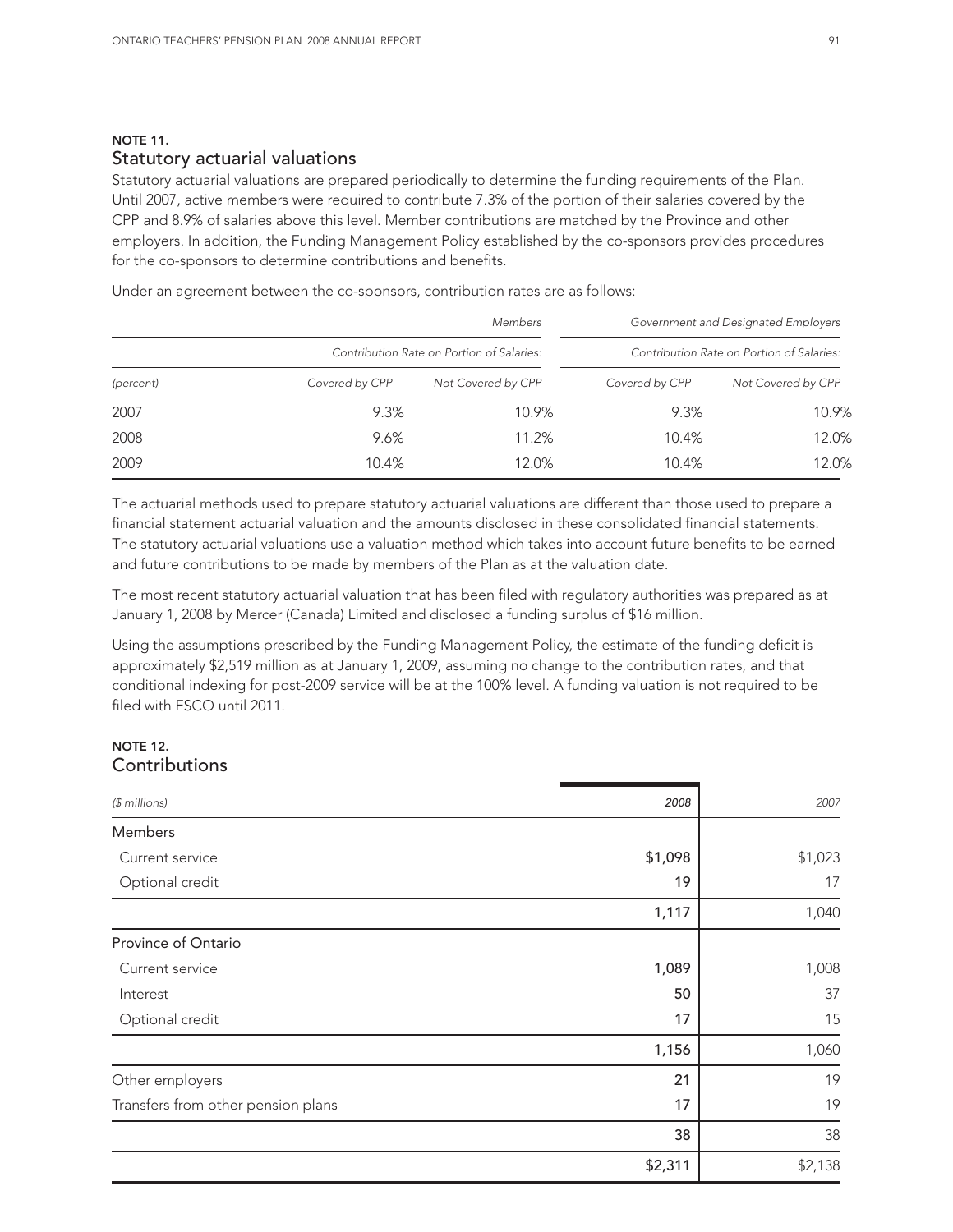\$35.2

## NOTE 13. Benefits paid

| $$$ millions)            | 2008    | 2007    |
|--------------------------|---------|---------|
| Retirement pensions      | \$3,898 | \$3,725 |
| Death benefits           | 228     | 219     |
| Disability pensions      | 32      | 32      |
| Commuted value transfers | 22      | 30      |
| Transfers to other plans | 8       | 6       |
| Refunds                  | 7       | 8       |
|                          | \$4,195 | \$4,020 |

## NOTE 14. Administrative expenses

## (a) Investment expenses *(\$ millions) 2008 2007* Salaries, incentives and benefits  $$ 79.2$  \$119.4 Investment management fees<sup>(1)</sup>  $-$  37.6 Premises and equipment 21.1 21.1 21.1 Professional and consulting services 18.4 24.5 Custodial fees 12.2 10.6 Information services 2.7  $\sim$  9.7  $\sim$  9.7 Communication and travel **8.4** 8.4 7.5 Statutory audit fees 0.8 Board and committee remuneration and the set of the control of the control of the control of the control of the control of the control of the control of the control of the control of the control of the control of the contr Other 2.1 1.4  $$154.5$   $$229.4$

<sup>(1)</sup>On January 1, 2008, the Plan began including all external manager fees in direct management fees as a reduction to investment income. External management fees as a reduction to investment income. External manager fee manager fees are no longer included within administrative expenses. Comparative figures have not been restated because the difference is not material.

| manager fees are no longer included within administrative expenses. Comparative figures have not been restated because the difference is not material. |        |        |
|--------------------------------------------------------------------------------------------------------------------------------------------------------|--------|--------|
| Member Services expenses                                                                                                                               |        |        |
| $$$ millions)                                                                                                                                          | 2008   | 2007   |
| Salaries, incentives and benefits                                                                                                                      | \$23.9 | \$23.4 |
| Premises and equipment                                                                                                                                 | 6.9    | 6.8    |
| Professional and consulting services                                                                                                                   | 2.2    | 2.5    |
| Communication and travel                                                                                                                               | 1.1    | 1.2    |
| Statutory audit fees                                                                                                                                   | 0.3    | 0.3    |
| Board and committee remuneration                                                                                                                       | 0.2    | 0.2    |
| Other                                                                                                                                                  | 0.9    | 0.8    |
|                                                                                                                                                        | \$35.5 | \$35.2 |
|                                                                                                                                                        |        |        |

### (b) Member Services expenses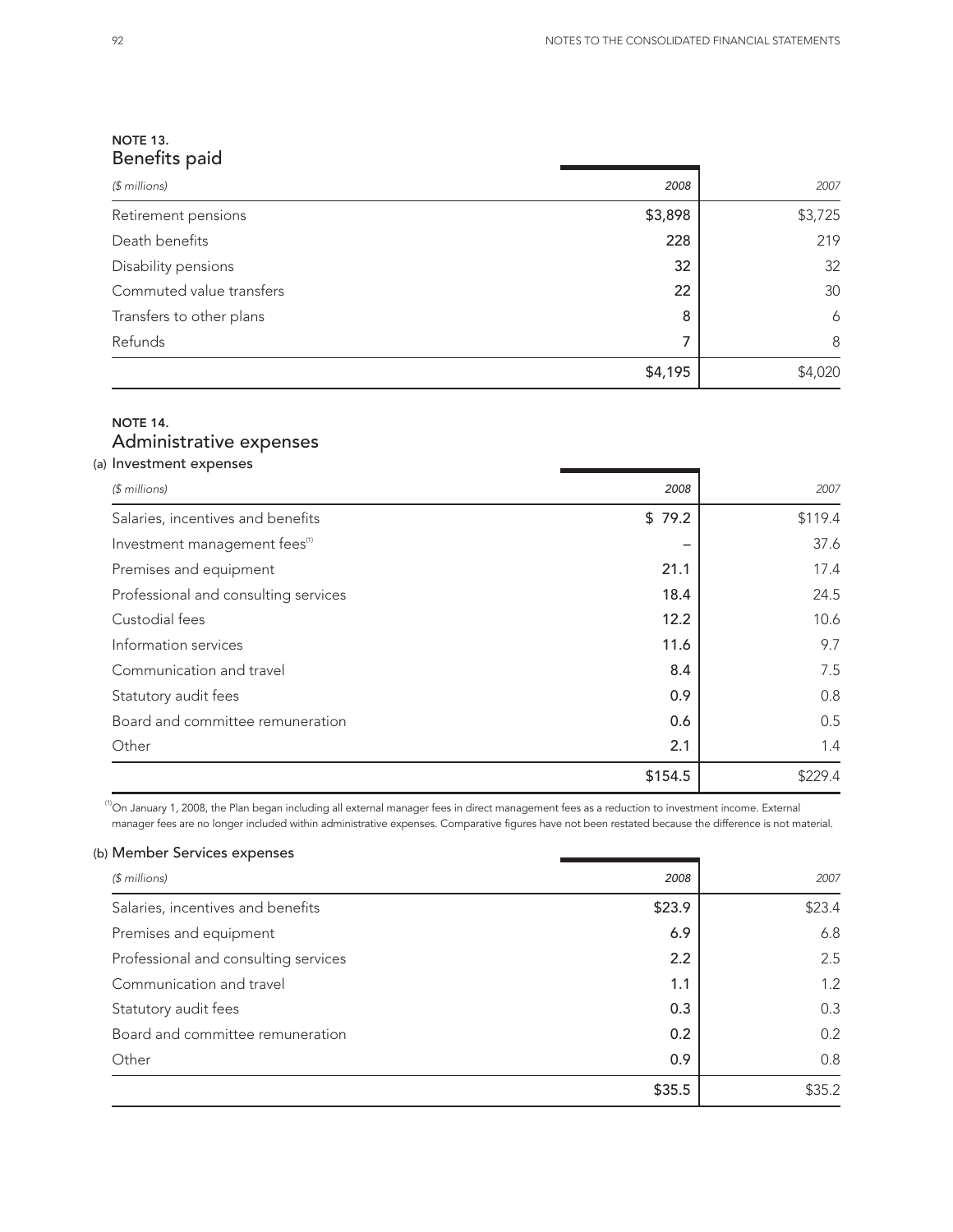#### NOTE 15. Capital

Under CICA Section 1535, Capital Disclosures, the Plan is required to disclose the Plan's capital and how it is managed. For disclosure purposes under this requirement, the funding surpluses or deficits determined regularly in the funding valuations prepared by an independent actuary are described as the Plan's capital in the consolidated financial statements. The actuary's funding valuation is used to measure the long-term health of the Plan. The actuary tests the Plan's ability to meet its obligations to all current Plan members and their survivors. Using an assumed rate of return, the actuary projects the Plan's benefits to estimate the current value of the liability (see note 5), which is compared to the sum of the Plan assets, the future contributions for all current Plan members and the present value of the contribution increases for future members. The result of the comparison is either a surplus or a deficit.

The objective of managing the Plan's capital is to ensure the Plan is fully funded to pay the plan benefits over the long term. The co-sponsors change the benefit and contribution levels to eliminate any deficits. The Funding Management Policy set by the co-sponsors in the Partners' Agreement provides guidance on how the co-sponsors manage the Plan's capital.

A funding valuation including a plan to eliminate any deficit is required to be filed with the pension regulator at least every three years. A preliminary funding valuation is performed by the actuary when the valuation is not filed with the regulator assisting the co-sponsors in managing the Plan's capital.

The most recent funding valuation filed and preliminary funding status are disclosed in note 11.

#### NOTE 16.

### Retirement Compensation Arrangement (RCA)

Restrictions in the ITA on the payment of certain benefits from a registered plan for periods of service after 1991 may impact some Plan members. To address affected members, the RCA was established by agreement between the co-sponsors as a supplementary plan to provide these benefits.

The RCA is administered under a trust separate from the assets of the Plan. The Board has been appointed by the co-sponsors to act as the trustee of the RCA.

Because the RCA is a separate trust and the Plan does not hold any variable interest in the RCA, the net assets available for benefits and the value of accrued benefits and deficit, referred to below, have not been included in the consolidated financial statements of the Plan.

The RCA is funded on a pay-as-you-go basis from a portion of the contributions made to the Plan by teachers, the Province and designated private schools and organizations. The portion is based on a limit on contributions to the Plan with contributions above the limit being remitted to the RCA. The limit is determined annually by the Plan's independent actuary such that the RCA contributions are expected to be sufficient to pay the benefits over the next 12 months. At the beginning of 2009, the actuary determined that the limit should increase from \$11,800 to \$14,800. Due to the funding policy adopted by the co-sponsors, the net assets available for benefits will continue to be substantially less than the accrued benefits.

In addition, because it is difficult to predict the benefits expected to be paid over the next 12 months, it is possible that the assets may be insufficient to pay the benefits. In such a case, the payment of benefits will be temporarily suspended and contributions raised in order to fund the payments that are due under the RCA.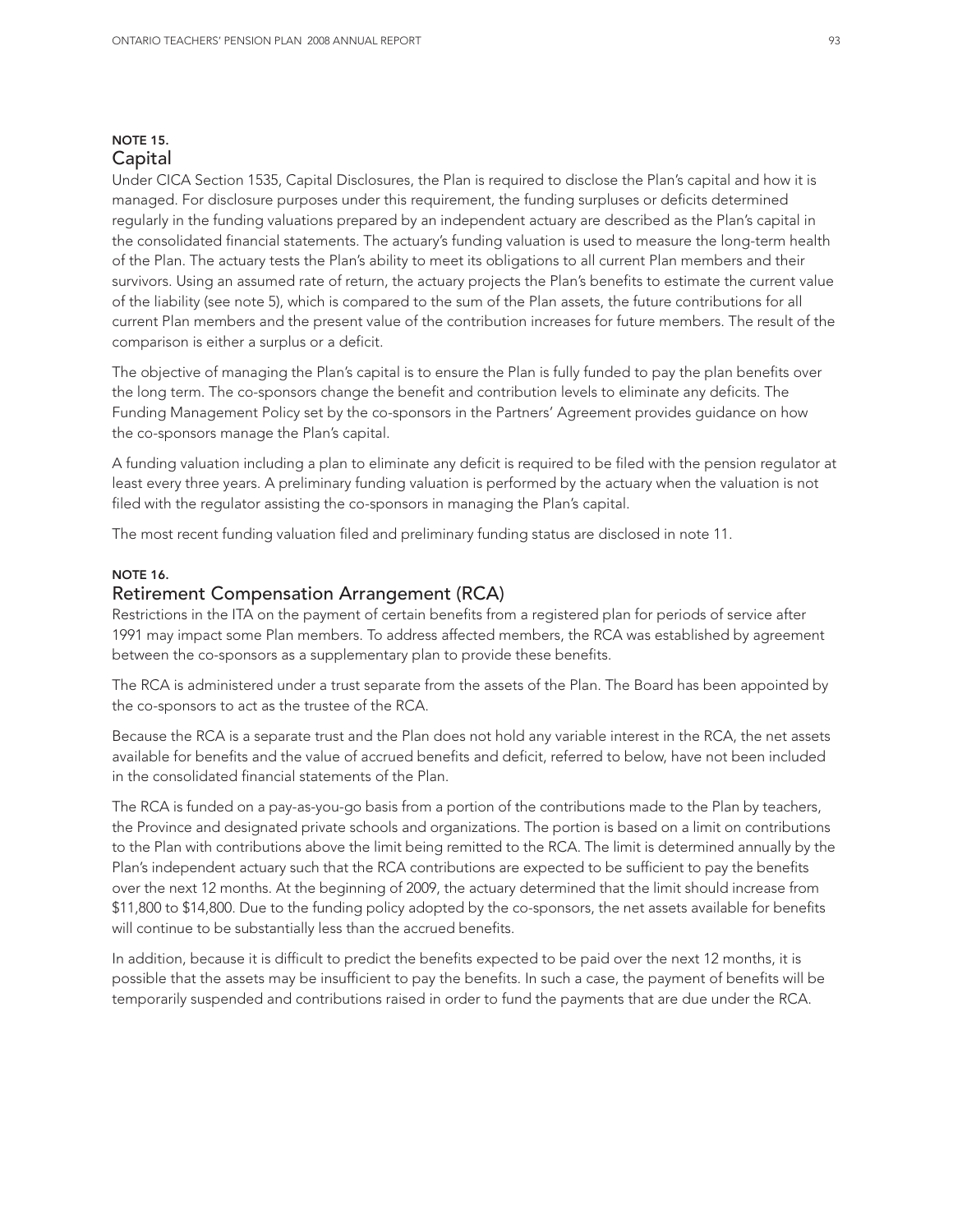| (\$ thousands)                                            | 2008         | 2007                    |
|-----------------------------------------------------------|--------------|-------------------------|
| Statement of net assets available for benefits and        |              |                         |
| accrued benefits and deficit                              |              |                         |
| Net assets available for benefits                         |              |                         |
| Assets                                                    | \$<br>15,594 | \$<br>11,400            |
| Liabilities                                               | (1, 854)     | (823)                   |
|                                                           | 13,740<br>\$ | 10,577<br>$\frac{1}{2}$ |
| Accrued benefits and deficit                              |              |                         |
| Accrued benefits                                          | \$227,294    | \$245,401               |
| Deficit                                                   | (213, 554)   | (234, 824)              |
|                                                           | 13,740<br>\$ | \$10,577                |
| Statement of changes in net assets available for benefits |              |                         |
| Contributions                                             | \$<br>6,788  | $\frac{1}{2}$<br>3,189  |
| Investment income                                         | 165          | 172                     |
|                                                           | 6,953        | 3,361                   |
| Benefits paid                                             | 3,712        | 3,221                   |
| Expenses                                                  | 78           | 49                      |
|                                                           | 3,790        | 3,270                   |
| Increase in net assets                                    | 3,163<br>\$  | \$<br>91                |

## A summary of the financial statements for the RCA as at December 31 is as follows:

The actuarial assumptions used in determining the value of accrued benefits are consistent with the assumptions used in the Plan except that the assumed discount rate has been adjusted to reflect the effect of the 50 percent refundable tax under the RCA.

The estimate of the value of accrued benefits is highly sensitive to salary increases, both actual and assumed. Any changes to the salary assumptions will have a significant effect on the liabilities for future benefits. In addition, significant uncertainty exists in projecting the liabilities of the RCA due to changes in the number of future participants as well as changes to the income tax regulations relating to pensions.

## NOTE 17. **Commitments**

The Plan has committed to enter into investment and other transactions, which may be funded over the next several years in accordance with the terms and conditions agreed to. As at December 31, 2008, these commitments totalled \$11,439 million (2007– \$15,008 million).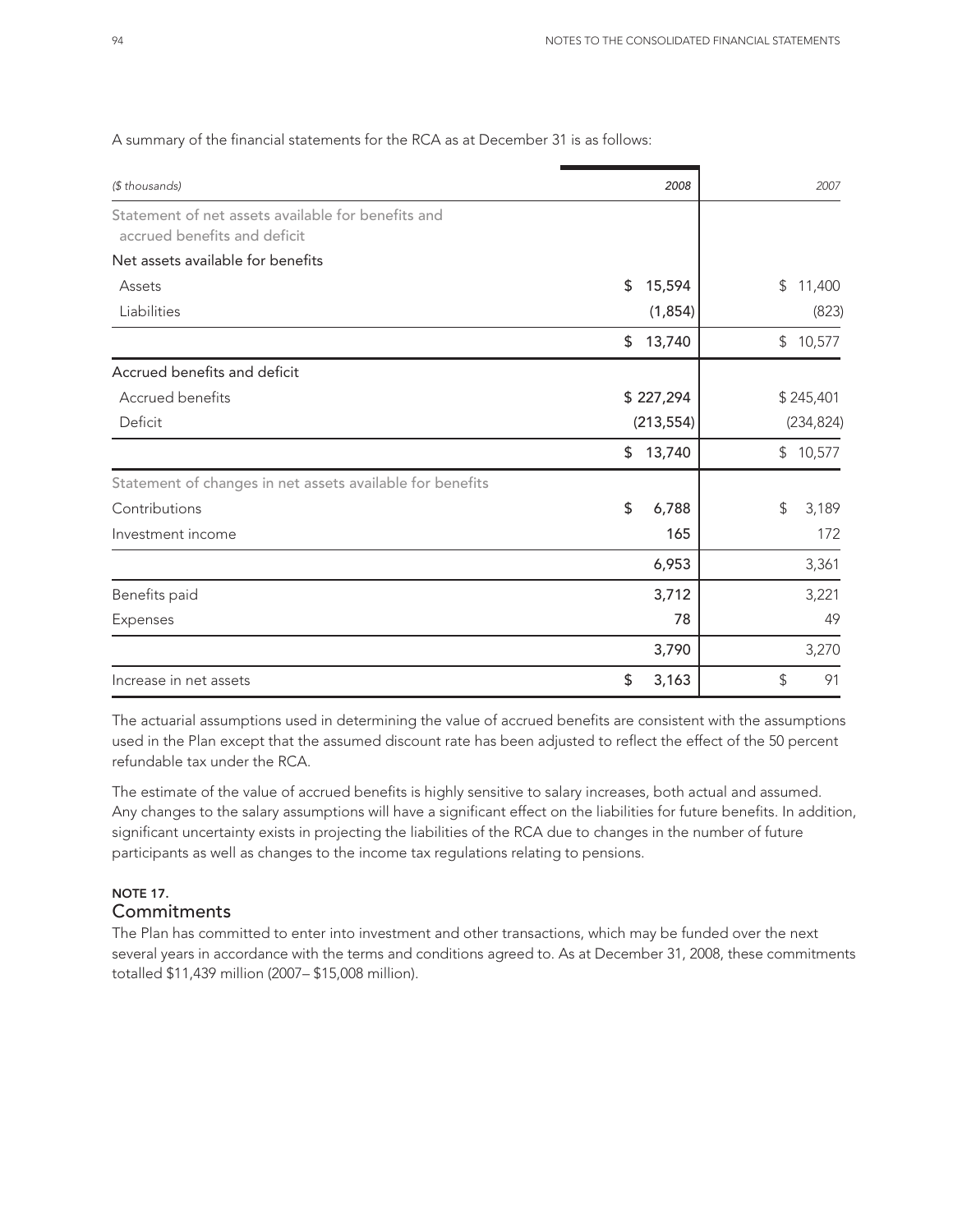## NOTE 18. Guarantees and indemnifications

## **Guarantees**

In 2004, as part of an investment transaction, the Plan agreed to guarantee a letter of credit facility of a counterparty. In the event that the counterparty defaults on the letter of credit, the Plan would assume 50% of the line of credit facility amount up to US\$25 million as at December 31, 2008 (2007 – US\$25 million) plus interest and transaction costs. These letters of credit facilities have a term of one year and are renewable annually. As at December 31, 2008, the counterparty has issued US\$18 million in letters of credit which are guaranteed by the Plan (2007 – US\$19 million).

In 2006, as part of an investment transaction, the Plan agreed to guarantee an equipment lease of a counterparty. In the event the counterparty defaults on the lease, the Plan would assume 25% of the lease amount up to \$28 million as at December 31, 2008 (2007 – \$15 million). The guarantee expires on December 1, 2013 upon termination of the lease agreement. No payments have been made by the Plan regarding this guarantee.

Certain joint ventures and subsidiaries have provided performance guarantees and/or letters of credit facilities during their normal course of business. The beneficiaries of these guarantees and/or letters of credit facilities have the ability to draw against these facilities to the extent the contractual obligations, as defined in the related agreements, are not met. The term of these guarantees and/or facilities can range from one year to twenty-two years. As at December 31, 2008, the maximum exposure is \$573 million (2007 – \$784 million).

The Plan also indirectly guarantees the underlying reference obligations when writing credit derivatives. The maximum potential exposure is the notional amount of written credit derivatives as shown in note 2b. In 2008, net payments related to written credit derivatives were made in the amount of \$6 million (2007 – nil).

#### Indemnifications

The Plan provides that Board members, employees and certain others are to be indemnified against the expenses related to certain proceedings against them. In addition, in the normal course of operations, the Plan may, in certain circumstances, agree to indemnify a counterparty. Under these agreements, the Plan, its subsidiaries and joint ventures may be required to compensate counterparties for costs incurred as a result of various contingencies such as legal claims or changes in laws and regulations. The number of such agreements, the variety of indemnifications and their contingent character prevents the Plan from making a reasonable estimate of the maximum amount that would be required to pay all such counterparties.